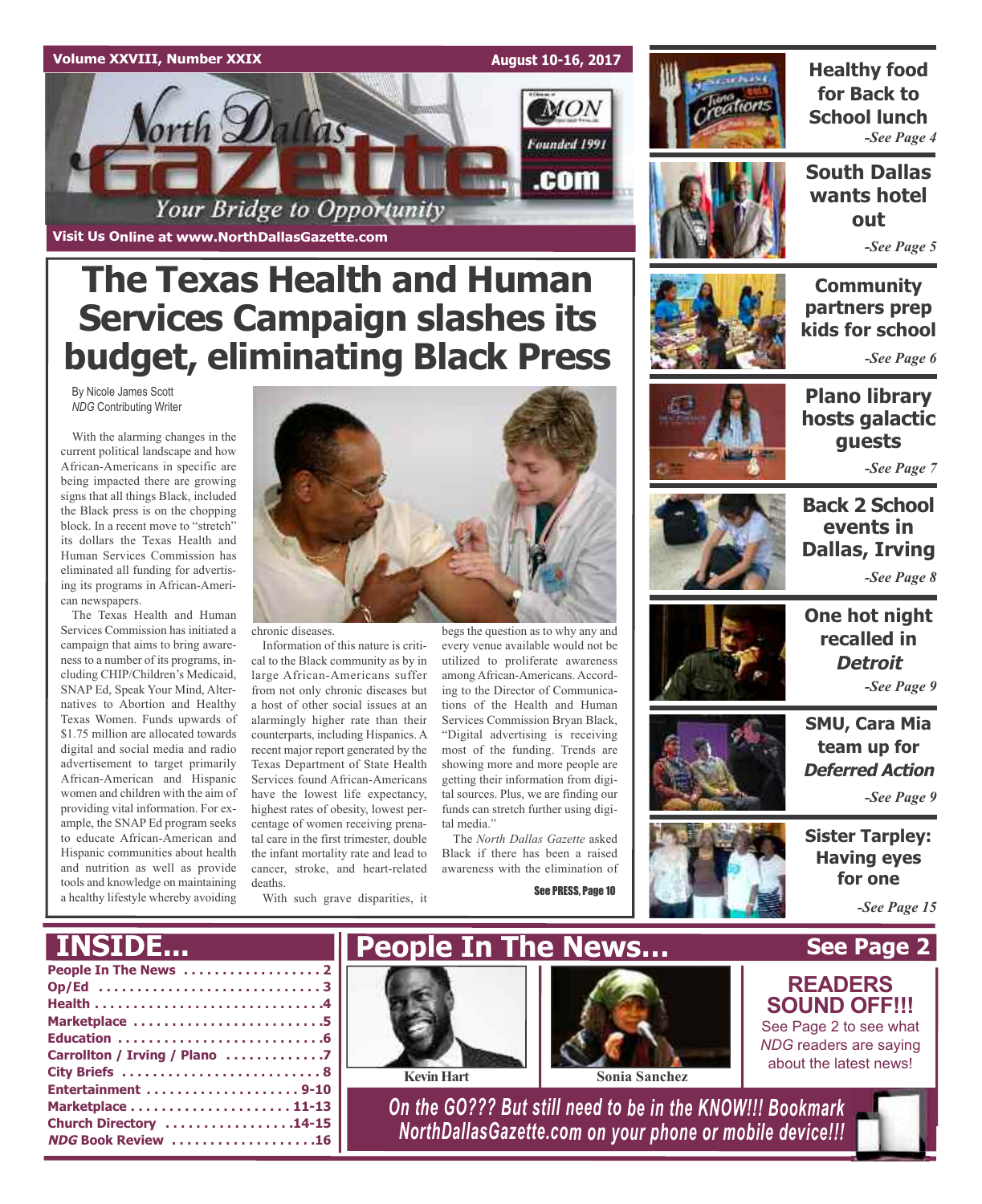#### **People in the News www.NorthDallasGazette.com**

### **Kevin Hart**

By Ruth Ferguson *NDG* Editor

Kevin Hart is riding his wave of success to open doors to others. On the heels of his well received *New York Times* bestseller, I Can't Make This Up: Life Lessons released this summer, he is launching a new streaming service. His book, which *NDG* reviewer Terri Schlichenmeyer described as "Hart tells his own personal story with humor, just the right touch of embellishment, and a full dose of the flip-side of



thing. That's good comedy, as he says… and it makes for a wonderful memoir," seems like just a stepping stone in expanding his comedic brand. Now comes, Laugh Out Loud,

### **Sonia Sanchez**

Literary icons Sonia Sanchez and Haki Madhubuti will receive the Sutton E. Griggs Lifetime Achievement Award in Literature on Friday,Aug. 25 at 7 p.m. at the kick-off of the 14th Tulisoma: South Dallas Book Fair.

Sonia Sanchez formed a writers' workshop in Greenwich Village, attended by poetsAmiri Baraka, Haki R. Madhubuti, and Larry Neal. With Madhubuti, Nikki Giovanni, and Etheridge Knight, she formed the "Broadside Quartet" of young poets, promoted by Dudley Ran-



dall. She married and divorced Albert Sanchez, a Puerto Rican immigrant whose surname she has used when writing, and the poet Etheridge Knight, with whom she had three children. During the early 1960s she began to focus more on her Black heritage from a separatist point of view. Sanchez was a pioneer in developing black studies courses at what is now San Francisco State University, where she was an instructor from 1968 to 1969. In 1971 she joined the Nation of Islam, but by 1976 she had left the Nation, largely because of its repression of women.

which launched on Aug. 3. As more viewers cut the cable cord, Hart's partnership with Lionsgate will offer a destination for comedy lovers who are a bit tired of old movies and stand-up specials available on cable these days. The streaming service will feature scripted and unscripted original comedy series choices as well as live broadcasts. But bottomline, Hart is a stand-up comic at heart (pun intended) so of course, viewers can expect plenty of those as well. And if it feels like a throwback to the comedy golden years of HBO's Def Comedy Jam, it is no coin-

Sanchez is the author of more than a dozen books of poetry, including *Shake Loose My Skin: New and Selected Poems*(Beacon Press, 1999); *Like the Singing Coming Off the Drums:*

cidence. Fans of the legendary show which launched quite a few household names will be delighted to binge watch all seven seasons of the show on LOL.

#### **Did social media help to make Hart a comedy kingmaker?**

African Americans are trend setters for American culture, which Hollywood and music executives successfully export around the globe earning millions annually. All too often, the community bemoans the lack of options and opportunities available to anyone other than established box office golden names. In re-

*Love Poems* (1998); *Does your house have lions?* (1995), which was nominated for both the NAACP Image and National Book Critics Circle Award; *Wounded in the House of a Friend* (1995); *Under a Soprano Sky* (1987); *Homegirls & Handgrenades* (1984), which won anAmerican Book Award from the Before Columbus Foundation; *I've Been a Woman: New and Selected Poems* (1978); *A Blues Book for Blue Black Magical Women* (1973); *Love Poems* (1973); *Liberation Poem* (1970); *We a BaddDDD People* (1970); and *Homecoming* (1969).

cent years at the top of the comedy list, Kevin Hart has dominated the scene. Just when many felt like, " no more Hart screaming at us movies" (OK maybe it was just me) he has flipped the script and shown he had a bigger game plan all along.

*NDG* has interviewed Hart several times over the years as he traveled to Dallas to promote projects. Looking back at our conversation in 2012, now fans can see how his consistent use of social media to build a fan base has paid off big time. At the time Hart had more than 12 million Facebook fans and "more Twitter followers than Chris

Rock, Steve Harvey, and Louis C.K. combined." Five years later he is on the verge of doubling his Facebook fan page to 24 million and his Twitter following is a staggering 34.5 million. The streaming service's Facebook page has 4 million fans already.

Now instead of asking someone to take a chance on his next project, through the strategic partnership with Lionsgate, Lyft and Just for Laughs comedy tours, Hart is in a position to be a comedy king maker. It is no mistake that not only is Lionsgate joining Team

#### See HART, Page 10

Her published plays are *Black Cats Back and Uneasy Landings* (1995), *I'm Black When I'm Singing, I'm Blue When I Ain't* (1982), *Malcolm Man/Don't Live Here No Mo'* (1979), *Uh Huh: But How Do It Free Us?* (1974), *Dirty Hearts'72* (1973), *The Bronx Is Next* (1970), and *Sister Son/ji* (1969).

Sanchez has received many honors including: the Community Service Award from the National Black Caucus of State Legislators, the Lucretia Mott Award, the Outstanding Arts Award from the Pennsylvania Coalition of 100 Black

Women, the Peace and FreedomAward from Women International League for Peace and Freedom (WILPF), the Pennsylvania Governor's Award for Excellence in the Humanities, a National Endowment for the Arts Award, and a Pew Fellowship in the Arts.

Sanchez is a recent recipient (2001) of the Robert Frost medal in poetry, one of the highest honors awarded to a nationally recognized poet. One of the most important writers of the Black Arts Movement; Sanchez is the author of sixteen books and lives in Philadelphia.

#### \$69\* DIVORCE **NDG Readers Sound Off... Dallas ISD battles** poverty that will nega-Criminal Defense Family Cases tively affect everyone **declining enrollment, funding cuts in** everywhere throughout **• DWI / Suspended License • Divorce / Annulment approved \$1.4** American society. Adopted a Correl Travelat **• Child Support / Paternity • WARRANTS Removed ¥** *-- Concerned Citizen* **billion budget • Custody Modification • 24 Hour Jail Release ¥ • Restraining Order Rising basketball • Occupational license, felonies** How can the state just **• Protective Order star Tony Farmer's** cut funds to Disd knowing **• Protective Order • Name Change / Adoption tragic fall** we are being robbed by **• Misdeamenor/Felonies ¥ • Domestic Violence** corruption of Sce funds for To me the judge is a <u> and and an announced and an announce</u> racist she know and knew Easy Payment Plans people and not just minorlobbyist that suck like What can we do by God he was a rising basketball vampires the bloodline of ity's **Law Offices Of Vincent Nduk** star and she tried to block Our body politic has policies and programs of it but what God has for been seized by crooks on local and state institutions 214-638-5930 you it's for you. A devil in every side leaving a void that were meant to aid the a dress lol of fair and needed repoor in our society. This is how gerryman-*-- R. Johnson 817-277-0196 (Metro)* sources. God , good Lord, What truly happens to a how much can our system Dream deferred? **To share your** 2730 N. Stemmons Frwy, Suite 409 • Dallas, TX 75207 bear to be held hostage to Mass protest, high **opinion visit** the profiteers and redneck crime, and overwhelming **Not Ce rtified by the Te x a s Boa rd of Lega l Spe c ia l i za tion NorthDallasGazette.com** ¥ If you qualify. \*Fees quoted above are minimum down payment needed to begin processing your case.

at risk schools?

to get needed resources for our inner city southern sector schools with high at risk enrollments?

dering, voter id (jim crow) masked laws are slowly diminishing the civil rights gains that helped all poor

*2 | August 10-16, 2017 | North Dallas Gazette*

*For the 411 in the community, go to www.northdallasgazette.com*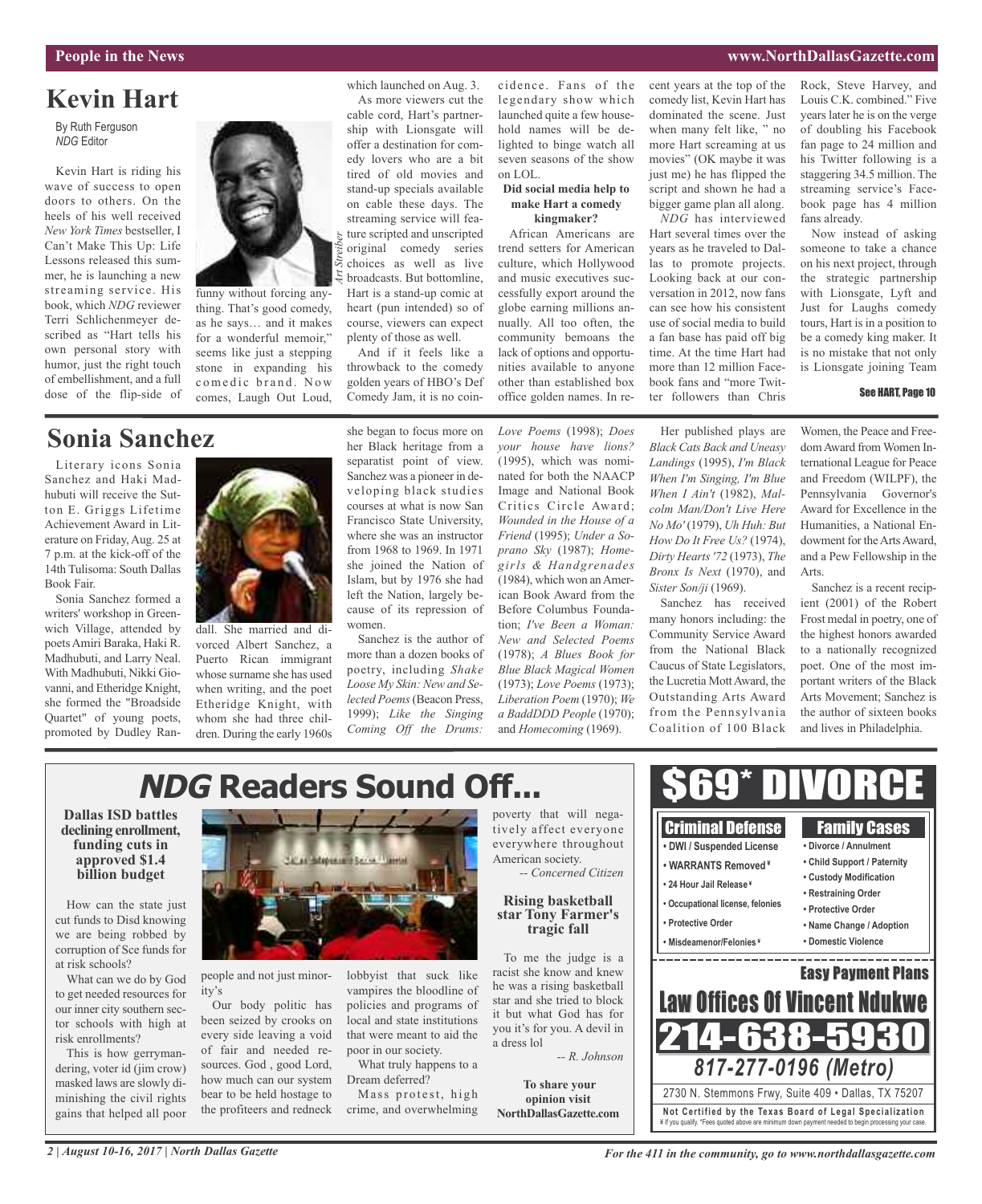#### **www.NorthDallasGazette.com Op-Ed**



P.O. Box 763866 - Dallas, Texas 75376-3866 Phone: 972-432-5219 - Fax: 972-509-9058

*"Do what you say you are going to do ... when you say you are going to do it."*

**Publisher's Office:** publisher@northdallasgazette.com

**Sales Department:** marketing@northdallasgazette.com 972-509-9049

**Editorial Department:** editor@northdallasgazette.com

### **Online:**

www.NorthDallasGazette.com www.twitter.com/NDGEditor www.facebook.com/NorthDallasGazette www.pinterest.com/NDallasGazette www.instagram.com/NorthDallasGazette

### STAFF

**Chairman Emeritus** *Jim Bochum 1933 – 2009*

**Editor** *Ruth Ferguson*

**Published By**

*Minority Opportunity News, Inc.*

**Web Master** *Todd Jones*

**Special Projects Manager** *Edward Dewayne "Preacher Boy"Gibson, Jr.*

**Community Marketing** *Nina Garcia Nadina Davis*





*unsolicited material and reserves the right to edit and make appropriate revisions. The North Dallas Gazette, formerly Minority Opportunity News, was founded*

*in July 1991, by Mr.Jim Bochum and Mr.Thurman R. Jones. North Dallas Gazette is a wholly owned subsidairy of Minority Opportunity News, Inc.*

### **Don't let the oligarchs silence the Black Press**

By Akwasi Evans NOKOA The Observe *NNPA* Member

Have you missed us, lately? We had a lot of news we wanted to share with you, but we couldn't afford to print it. Each week it gets harder both mentally and physically. This job used to be fun. I still enjoy the service and I love being a crime fighter, but with dwindling resources and unpredictable support, my ability is waning. We can and do speak truth to power. Power can and does shut us up. The corrupt, destructive powers that prevail can squash a small, semi-weekly, pipsqueak paper like NOKOA without staining the soles of their shoes. Human exploitation is a crime and we fight it with our words. It seems like a minor miracle that we have survived a might nigh 30 years.

This newspaper has rendered a service unmatched by any other Austin weekly in this city's history. That's not bragging; that's a fact. We haven't done a better job than anyone else, but we have definitely done jobs most other newspapers wouldn't touch with a tenfoot pencil.

A woman called, recently, to ask if we would consider running a story from and about a death row inmate. That's the kind of thing we do. That's the kind of thing we've done since 1987. That's what NOKOA is all about. We fight for the underdog, work to uplift the underprivileged, investigate injustices, and challenge lies with truth.

When the system abuses pigmented people, NOKOA exposes the imbalance in power and the disparity in wealth. When the elites unleash a plan like Agenda 21 for "sustainable development," NOKOA warns you to beware of genetically modified organisms, industrial waste and pharmaceutical genocide.

NOKOA's struggle for survival is tied directly to the intent of the oligarchs to silent dissent; if they silence the lamb, the sheep won't question the slaughter.

We won't go quietly into that good night and we won't let them wipe you out without warning you of what's coming and alerting you to options for survival. I was on the front lines in

the war against God's people long before I started NOKOA, but this voice gave me access to the masses I couldn't reach through poetry and public speaking.

I joined the Civil Rights Movement as a teenager and I'm on active duty in the struggle to take on the architect of global domination and human subjugation. NOKOA is one of my most powerful weapons in that struggle and to effectively use it, we need you to provide us with ammunition.

We need money to make the difference you deserve

correct misperceptions about the faith community's position on the legislation. "Mainstream faith communities across our state, from the people in the pews all the way up to national denominational leaders, oppose these bills," Moorhead says. "A few extremist individuals

and you need to value yourself enough to stop giving all your money to those trying to destroy you and contribute to those trying to save you. Don't you realize that people are making a profit off of making you sick? Why else would they put artificial colors and dyes in stuff they call food? Why would they mostly sell produce poisoned with pesticides that is packaged in containers treated with cancer causing chemicals?

Some communities are gradually transitioning from becoming expendable to becoming obsolete. We're being replaced by machines that are more efficient and cost less to maintain. Pharmaceuticals and the food chain are meant to kill you slowly. Warmongers and chaos profiteers don't think that armed conflicts and worldwide disasters are killing enough people fast enough. People have become the problem that the powerful have decided to solve by eliminating the undesirables en masse. We are the undesirables. Everybody who isn't a millionaire is an undesirable and even some of them are on the second tier for termination.

If the corrupt corporate community we are challenging and exposing won't respect our place in this media landscape, our readers must fill the void. NOKOA needs you to contribute to keeping our voice relevant. When you see me, give me some money. When you read this, send us some money. I'm not kidding and I'm not begging; you need NOKOA now more than a hog needs slop.

Wake up and smell the Starbucks. What's happening is real and it's happening to you right now.

One of our objectives is to give you the honest truth; one of your objectives is keeping NOKOA and Black Press afloat. Make your contribution to our continued service. Any contributions will be appreciated. Hand me a quarter or a dollar, when you see me on the street. Mail us a check or wire us a donation. Tell the people you spend money with to show that they respect your business by advertising in NOKOA or your local Black newspaper. And don't just do it for me; do it for yourself. Our combined worth is immeasurable.

NOKOA has proven its worth over the past three decades and the next couple of months are going to show how much the masses need Black-owned media.

Support the Black Press, so that we can support you.

*Akwasi Evans is the publisher of NOKOA The Observer newspaper in Austin, Texas. You can listen and talk to him live each Friday morning at 8:00 a.m. (CST) by tuning to kazifm.org. You c a n r e a c h h i m a t a k wasievans2013@gmail.com or visit his website at nokoatheobserver.biz.*

**Faith community sends a message to Austin: No Bathroom Bill**

Austin — Texas Impact, the Lone Star State's oldest and largest interfaith advocacy network, today announces the launch of a new campaign featuring four public service announcements (PSAs) opposing discriminatory legislation targeting transgender Texans.

The 30-second spots will begin appearing online and on social media this week and feature Christian leaders from across Texas explaining why they oppose the socalled "bathroom bills" being considered by the Texas Legislature. TexasImpact executive di-

rector Bee Moorhead says the PSAs are part of the interfaith non-profit's "Mainstream, Not Extreme: Texas Faith Community Against Discrimination" campaign to who support this legislation have been working hard to convince legislators that they represent the unified voice of the faithful, but that's simply not the case." Moorhead says conserva-

tive Christians, such as Baptists and the nondenominational, are particularly frustrated at being mischaracterized, and that the PSAs feature authoritative voices who can set the record straight.

Two of the PSAs feature the Rev. Dr. Jim Bankston, a well-known United Methodist pastor from Houston. In the spots, Bankston acknowledges that "it can be hard to understand what it meansto be transgender," but counsels that Christians are called to love everyone.

Texas Impact is the state's oldest and largest interfaith lobby, representing the shared legislative priorities of Christian, Jewish, and Muslim denominations with a collective membership of more than 5 million Texans.

The four public service announcements s can be viewed on Texas Impact's website at texasimpact.org/mainstream.





#### **Contributing Writers** *Jackie Hardy Terri Schlichenmeyer Nicole Scott*

**Religious/ Marketing Editor** *Shirley Demus Tarpley*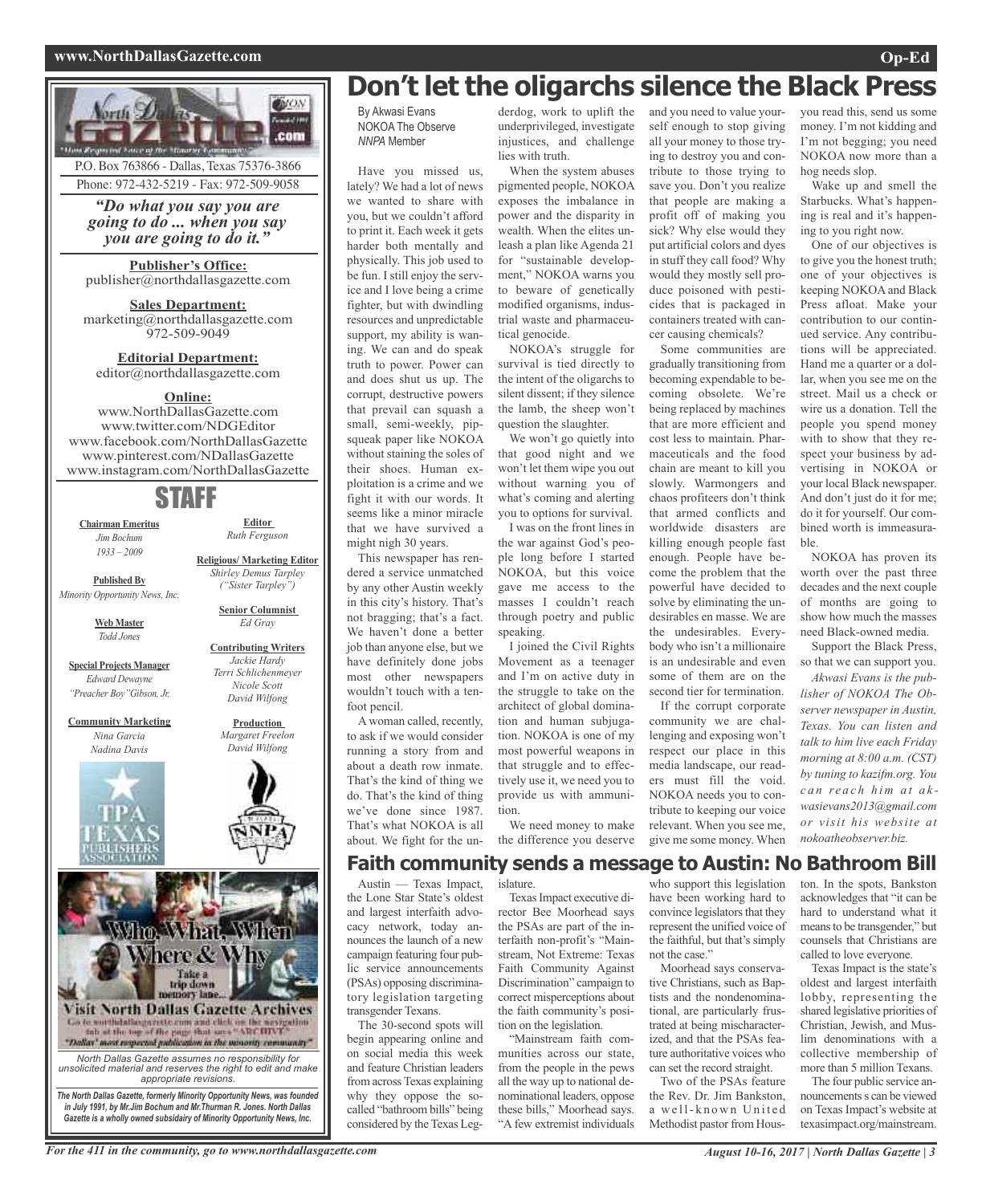# **Send kids off with healthier back to school lunch ideas**

By Ruth Ferguson *NDG* Editor

The stores are filled with back to school supplies and uniforms. Now back in the day one of your biggest decisions was what lunchbox would you carry this year. Over the years, more and more kids have put away their brown paper bags and lunch boxes for the meals served at the school. Especially once restaurants like Chipotle began to serve at local high schools. However, more parents are looking for healthier options for their kids with the rise in allergies and concerns regard-



ing childhood obesity. Honestly, Mom and Dad should think about packing their own lunch too for the same reasons.

Let's start with the most

important meal of the day: breakfast. Chobani continues to innovate on the yogurt aisle. The Mixed Berry Morning "Flip" was great, but now I am anxious to try their Sunrisin'Raisin which features brown sugar, bran flakes, and honey praline pumpkin seeds. Just because it is good for you, doesn't mean it can't be sweet, does it? Just say yes! With 20 flavors to choose from, parents can find something to cover each of

You can up the nutrition value by stirring in a spoon (ok maybe two) of KIND's Cinnamon Oat Clusters

their picky eaters.

with Flax Seeds. This healthy grain option is 100 percent whole grains and a full serving (1/3 cup) provides 28 percent of the recommended daily fiber. Sounds like you are easily killing two birds with one stone.

Sending Johnny off to school with just grapes, salad and carrots will lead to a grumpy fella. A growing boy (and girl) needs protein and highly processed lunch meat is not really a good choice. A rollup covered with ready to eat beans, with shredded cheese and a couple of crunchy veggies. The per-

fect choice – and there are several varieties available – comes from The Better Bean Company which features 8 grams of protein and 6 grams of fiber. But look Johnny does not care about the healthy factor, they want to know how does it taste. The answer is very good! My favorite was the Roasted Chipotle Red Beans but trust me it is spicy. They suggest serving it in tacos or burrito bowls. When the *North Dallas Gazette* team tried it, we simply enjoyed it with crackers. You can find it

at your local Whole Foods, Central Market or Natural Grocers or betterbeanco.com.

Charlie has gotten pretty fancy in recent years. Just when I was learning to love the single serve Starkist Tuna Creation in Lemon Pepper, now the brand is spicing things up. The 12 flavors now include Thai Chili Style, Jalapeno and Hot Buffalo Style. Can you even remember the last time you had tuna with mayo? Me either.

#### See LUNCH, page 12

### **DCHHS Opens Aug. 12 for school immunizations**

With only a few weeks remaining before classes begin, parents will soon be rushing to get their children the immunizations they need.

To help parents prepare for the upcoming school year, Dallas County Health and Human Services (DCHHS) is holding a special back-toschool immunization clinic Saturday, Aug. 12 from 8 a.m. to 12 p.m. The free clinic will be held on the first floor of the main DCHHS building located at 2377 N Stemmons Freeway in Dallas. Appointments are not required for this event, however, parents and guardians

should prepare to bring immunization records for walk in immunizations.

"Mumps cases in Dallas County spiked last school year and vaccinations were essential in helping reduce the spread," said Zachary Thompson, DCHHS director."This fall, don't let your child's seat in class be left empty. Get your children the vaccinations they need for school now."

Dallas County residents from birth to age 18 in the following categories are eligible to receive free immunizations on Aug. 12 under the Texas Vaccines for Children Program (TVFC):

• Medicaid eligible • Uninsured: a child who

has no health insurance coverage

• American Indian or Alaskan Native

• Enrolled in CHIP

• Underinsured (as defined by the Texas Department of State Health Services)

"Provisional enrollments are not always guaranteed and are only short term," said Tammara Scroggins, DCHHS asst. director public health communicable disease. "Acting now will help ensure that your children are ready for classes on the first

day of school."

Parents and guardians should review immunization records and consult with a primary care provider or a public health professional to determine needed vaccinations. Texas minimum state vaccine requirements for students grades K-12 can be found at www.dshs.texas.gov/immunize/school /default.shtm

For more information on the DCHHS immunization clinic and upcoming immunization events, visit http://www.dallascounty.org/ department/hhs/immunizationhours.html.



**CASH TODAY!!!** Fair Price Offer For Oil and/or Gas Royalty

**No Matter How Small** Fax Information To: 972-509-9058 Call: 972-432-5219 (Leave Message) Friail:

inquiries1909@gmail.com

### Introducing a new way to meet, work & play!

The Economic Empowerment Center is the perfect place for your next trade show, conference or private party!



Monthly meetings ·Special events ·Trade shows

Contact us at 214-540-6932 or

leasing@transformanceusa.org

-Business seminars ·Birthday parties 8. Curicea Tenas

Holday partes. -Non-profit compaign kickoffs Charch services



### We've Got Your Kids Covered



If you want good health care for your kids, turn to CHIP/Children's Medicaid. Your children will he covered for dental, glasses, prescriptions, and doctor visits.

\$50 or less covers all of your children for one year. To see if you qualify, visit Your TexasBenefits com-It's the good bealth address for your family.

> Apply online or call anytime. YourTexasBenefits.com @8-1-1



4 | August 10-16, 2017 | North Dallas Gazette **For the 411** in the community, go to www.northdallasgazette.com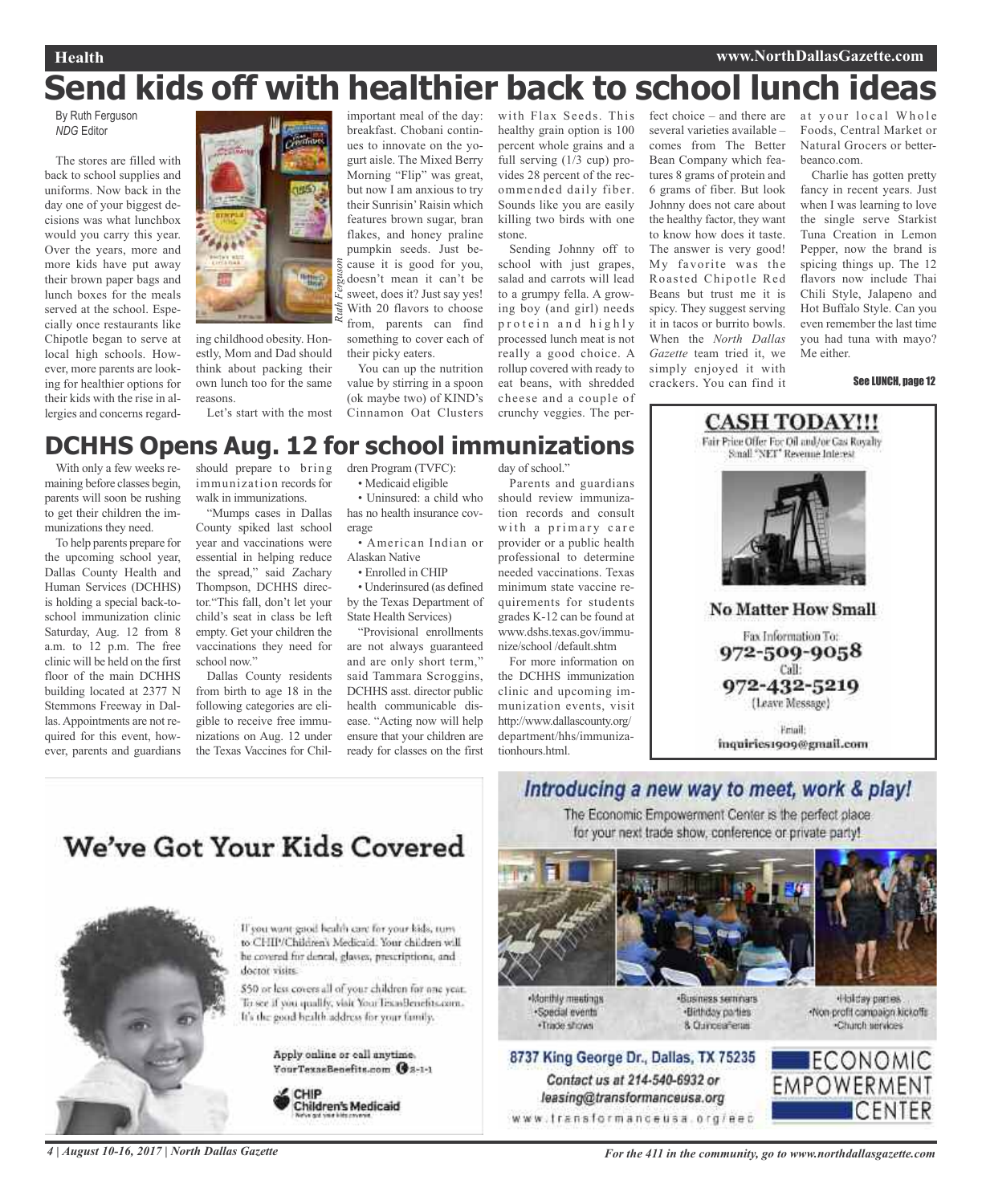### **www.NorthDallasGazette.com**

### **Garland NAACP's 27th annual Freedom Fund Brunch and Silent Auction**

The National Association for the Advancement of Colored People (NAACP) Garland serving the Garland Community will host its 27th annual Freedom Fund brunch and silent auction on Saturday, Sept. 16. The special occassion will kickoff at

9 a.m. with a silent auction followed at 10 a.m. with brunch at the Hyatt Place Garland, located at 5101 N President George Bush Hwy. This year's theme is "NAACP, Resolute and Rooted."

The keynote speaker is

### **Tips to keep your kids safe on their way back to school**

By Ruth Ferguson *NDG* Editor

Everyone is focused on school supplies and clothes but safety officials want parents to not forget to make safety a top priority on your back to school checklist.

When you are shopping for a backpack for your children this year, resist the temptation to get a personalized one featuring their name. The bedazzled bag with their favorite cartoon character may look great, but it is could prove dangerous.

"We found it is not a good thing to do, Dickey Harrison who has worked and taught criminal justice for more than 20 years after serving in the military, stated. "Personalized backpacks may be cute," but he warns parents it can potentially provide predators with too much info.

Harrison, Remington College criminal justice professor, spoke with the *North Dallas Gazette* by phone to offer several tips on how parents can keep their children safe this school year.

"Teach children to recognize and obey traffic rules and signs as they walk to school," Harrison said. He suggests an adult should walk with the children the first couple of days and use this is an opportunity to point out landmarks and places they should run to in the event of danger.

Getting to know the

crossing guard is a pivotal relationship to build when they meet the children and their parents, it is not uncommon for them to keep an eye out. It gives the child a trusted adult to reach out to if necessary.

There is always strength in numbers, so it is recommended children walk with siblings or friends whenever it is possible. Strangers are less likely to approach a group of kids. If a stranger attempts to approach them, report it to a responsible adult as soon as possible.

"People tend to think they live in safe neighborhoods, especially in the suburbs," Harrison said. But in fact, criminals have a tendency to come to the area because they know parents have their guards down. Harrison stated these incidents are often crimes of opportunity.

Harrison also suggests parents stress the importance of the kids coming straight home because parents need to be aware of where the children are expected to be and when they should arrive.

His advice was not only about what the children should do, but he has a request for parents.

"If you as a parent see something, you should say something. People have a habit of saying it is not my business. If you suspect criminal activity or see someone in danger, report that to authorities," he added.

*For the 411 in the community, go to www.northdallasgazette.com*

Texas State Representative Victoria Neave, with Garland native and recording artist Reuben Lael Griffin serving as the Master of Ceremony. Special events on the program include presentations to:

• Youth Scholarship Re-

cipients from GISD • Elaine Bradley Scholarship – NAACP Garland Youth Council member to be

announced • GISD African American seniors with the highest GPA will be recognized for each of the seven high schools

Also Adult Award recipients include:

• Educator of the Year – Principal Wendy Williams, George Washington Carver Elem.

• Educator of the Year – Melody McAllister, George Washington Carver Elem.

tee also attended the Dallas City Council meeting on

"This is a long-standing issue in the Southern sector, we do not have a decent hotel, Fleming pointed out by phone Wednesday afternoon. Last year he led an effort to prevent the charter school, Uplift Pinnacle Preparatory from being built across the street.

"They went ahead and built it anyway. Now, we have the hotel sitting there," Fleming points out the criminal activity should not be anywhere near where school children after to pass

While the property owners indicate they have fixed it up, that is not good enough. Williams believes it is just a band-aid on a crime and bug infested problem. He said he received a two-page list of criminal activity at the property. A murder suspect hid there last fall before being arrested, drugs and prostitution are items on the report, which Williams had

• Bridge Builder of the Year – Lilly Clarke, City of Garland

**Community**

• Community Service – Pastor D. L. Wilson, Sweet Home Baptist Church For tickets and informa-

tion visit : www.garlandtxnaacp.org.

### **Former Dallas City Council candidate Eric Williams calls on the city to tear down motel**

Aug. 9.

daily.

By Ruth Ferguson *NDG* Editor

Eric Williams, a former Dallas City Council candidate, is on a mission to get rid of an eyesore in South Dallas and bring in a quality hotel. The kind of place, you want to invite your family and friends to stay at when they visit the south side of the city.

After spending a lifetime traveling the world to fight for justice in communities in far away places like Africa, upon returning home to Dallas in 2005 he felt charged to do the same for his childhood neighborhood.

"It didn't feel right to have a successful career away from Dallas and not help my community," Williams told the *North Dallas Gazette* by phone after speaking at the Aug. 9 Dallas City Council meeting. His primary focus right now is getting rid of the Grand Inn Motel located at 220 W. Camp Wisdom Road. In a statement sent

Senate:



*Arther Fleming, former president of the NAACP Dallas Chapter (left) and former Dallas City Council candidate Eric Williams (right) after the Aug. 8 Dallas City Council meeting. (Image: NDG/Thurman Jones)*

announcing a protest this Saturday, Williams stated, "Time is up for hot sheet motels in my neighborhood."

"The motel spurred my interest in politics,' Williams said about his 2017 campaign to represent District 8 on the Dallas City Council.

Arthur Fleming, the recent past president of the NAACP Dallas Chapter, and the co-chair of the state community liaison commit-

### **Skinny Obamacare repeal failed, now what?**

WASHINGTON, D.C., - American Heart Association CEO Nancy Brown issued the following comments following the failed passage of the Health Care Freedom Act in the U.S. But at the same time, too many Americans, including those with cardiovascular disease and stroke, continue to worry about how they will pay for their health care. In the aftermath, we ap-

"The Senate vote on the skinny repeal bill made it apparent that many lawmakersshared our apprehensions regarding this legislation, particularly when it came to ensuring access and coverage for Americans with preexisting health conditions. peal to Congress and the administration to work together in a bipartisan fashion to find solutions that can unite our country in the shared goal of providing high quality health care for all Americans. Any next steps must first include an effort by Congress to ad-

dress the current instability

in the individual insurance market and to make a commitment to support the costsharing reductions in addition to other short-term measures. Secondly, we encourage Congress to examine the important issue of affordability in an open and transparent manner using the legislative process to solicit input and engage all stakeholders in committee hearings and public dialogue. Obviously, the behind-closed-doors approach

to file a Freedom of Information request to receive.

"If it was a person, it would be a penitentiary," Fleming said.

"I was not expecting a reaction," Williams said regarding his remarks at the City Council, "but I got a lot of reaction." He is now scheduled to meet with T.C. Broadnax, the Dallas City Manager and other officials late Friday afternoon.

The planned protest is planned for 11:30 a.m. on Saturday, Aug. 12 in hopes of gaining more signatures on the petition calling for the motel to be shut down under eminent domain because of the level of criminal activity. He will also share copies of the failed health inspections showing the property is infested with rodents, bed bugs and roaches.

"I remember when it was a decent hotel, Fleming said. "The community deserves better, something first class, something we can actually tell someone to check in to," he added.

to the complex problems facing the nation's health care system was not successful in the Senate. We believe a return to 'regular order' and bipartisanship is far more likely to yield the sustainable outcomes the American people want and deserve from our elected officials.

The association stands ready to bring our experience and our knowledge of patient challenges and priorities to both these efforts in the coming weeks."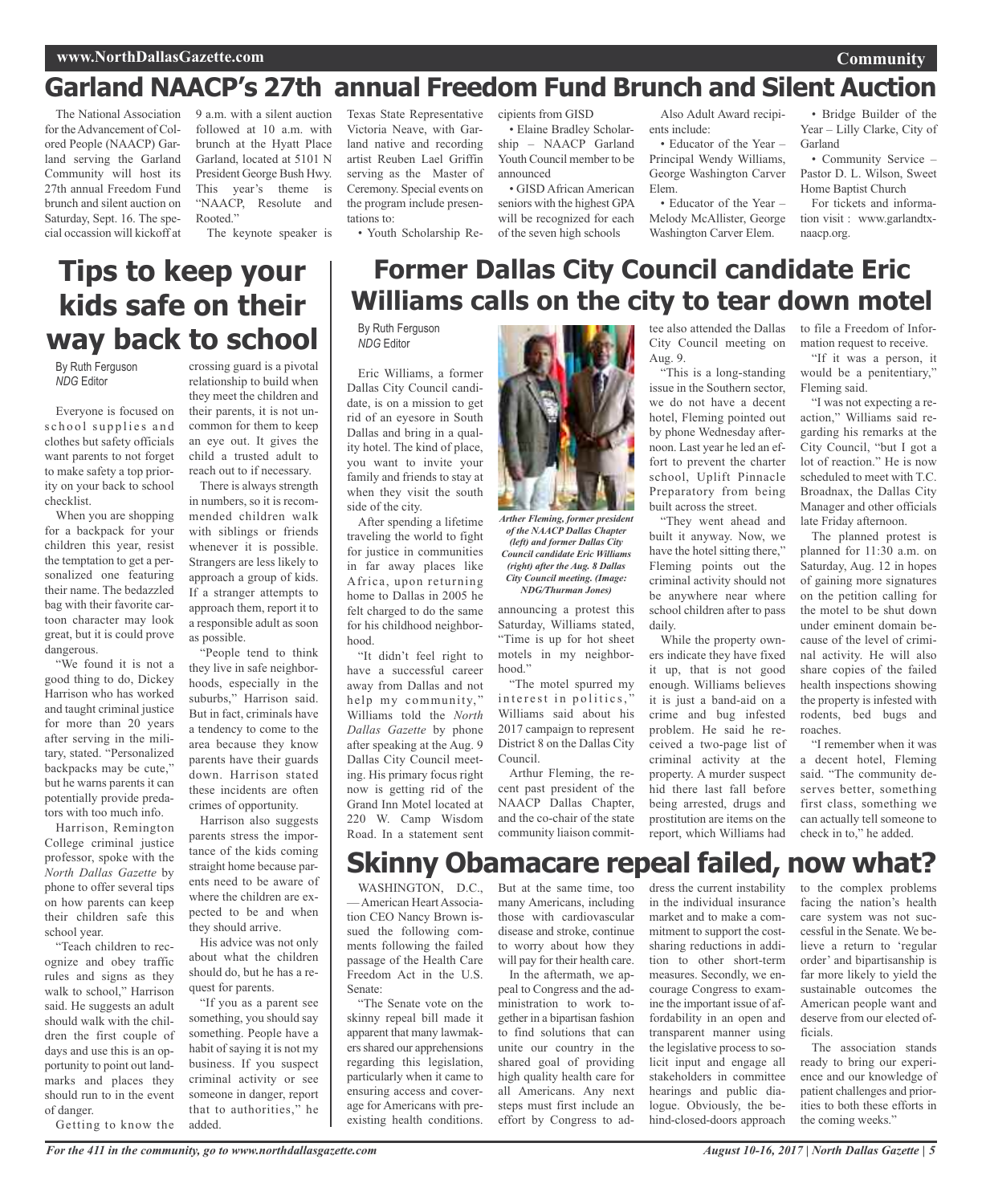### **Dallas area community partners help prepare children for back to school**

By Ruth Ferguson *NDG* Editor

All of us remember the excitement of the first day of school. The night before you could barely sleep as you agonized over what outfit you would wear. You dreamed of all the new friends you would make, the fun extra curricular organizations you would join and so much more.

In those days school supplies seemed a lot simpler, the biggest decision was what Trapper Keeper you would pick out, the color of your folders and if you could get one of the cool pens. Now, back to school fashion is at an entirely new level and even when dis-



*Children and their parents not only received school supplies but books to read donated by Half Price Books and distributed at the Mayor's Back to School Fair by volunteers from the Dallas Chapter of Jack*

tricts mandated uniforms, it appeared to just up the game on the accessories. Back to school supplies now come with items requiring charger cords and the backpacks are far more expensive. If your

parents cannot afford these things, it can dim the excitement of returning students. *and Jill. (Image via Facebook Jack & Jill/Kim Cooks)*

> The 21st Annual Dallas Mayor's Back to School Fair on Aug. 4 provided hundreds of children and the

families an opportunity to receive back packs and much more. The event held in partnership with Walmart and Sam's club featured a partnership between the City of Dallas, state agencies, non-profit organizations and plenty of volunteers.

One of the non-profit partners included the Dallas Chapter of Jack and Jill of America, Inc., according to Kim Cooks, a member of Jack and Jill, but who this year also had the privilege of serving as Chair of the Mayor's Back to School Fair. She described Jack and Jill of America as, "a mothers organization which focuses on making sure our children have excellent social and cultural values. We believe in giving back to the community and making future leaders.'

For this event, the Jack and Jill volunteers manned the booth filled with books donated by Half Price Books. The books were provided to the students to help encourage a love of reading. Parents even had an opportunity to select books so they could read at their own leisure. Children who see their parents enjoy reading are often more likely to become lifelong readers themselves.

However, with the rising poverty rate throughout DFW, the need to help children to get school uniforms, school supplies, health checkups and backpacks are greater than can be provided in a single day. Each year, more business, faith and community organizations are beginning to donate time, money and supplies to help the children throughout the community.

Pollo Campero, the popular restaurant featuring fried and grilled chicken recipes, offered Irving elementary school students a leg up as they head back to school. On Monday, Aug. 7, Pollo Campero provided the first 100 Irving ISD elementary school students to arrive at the Irving Pollo Campero a free backpack filled with school supplies and a coupon for a free Pollito kids meal.

### **DCCCD respiratory care students learn how to help patients breathe easy**

Breathe easy!

Those instructions may sound simple unless you suffer from chronic bronchitis, pneumonia, asthma, emphysema or other maladies that restrict the lungs.

Respiratory therapists can help when inhaling and exhaling become difficult. They assess, monitor and assist patients who are coping with lung and breathing disorders, and they also treat patients with diseases a range of ailments like asthma, lung cancer COPD (Chronic Obstructive Pulmonary Disorder) and emphysema.

El Centro College, part of the Dallas County Community College District, offers a program which leads to an associate in applied sciences degree in respiratory care and puts students on a fast career path. After they complete their prerequisites, students take classes in the program's curriculum which they complete in 13 months. El Centro is the only DCCCD college where students can learn and earn a credential in that field.

Addison Pitts said she considered other medical fields but decided on respiratory care because of the potential for long-term employment.

"I always wanted to do



something in the medical field," said Pitts, who received her associate degree in applied science this June. "With this (credential) I get to interact with patients. I like the diversity that respiratory therapy provides. My patients can be 26 weeks old or 80."

Pitts is the rare community college student who already had earned a bachelor's degree. She is preparing to take the mandated test for respiratory care, and she likes the option of possibly working at a hospital or at a clinic. "As a single mom, I have to find something that has job security and a shift that allows me to be home with my child," said Pitts, who has a 4-year-old daughter.

Like Pitts, Renata Rampersad also has a four-yeardegree; she earned her bachelor's degree in biology from the University of North

Texas, but finding a career in her field proved impossible.

"I couldn't get hired because I didn't have experience, and I couldn't get experience because they wouldn't hire me," Rampersad said. She previously worked as a records assistant for a home health care business – a field that did not involve treating and evaluating patients.

"I just started researching different program, and I was so happy to find this one," said Rampersad, adding that she like the accelerated pace of El Centro's respiratory care program.

Respiratory therapists are vital to any medical team

DCCCD students attend lectures and then hone their skills in the college's simulated nursing lab, said Jennifer De La Garza, clinical coordinator and faculty member at El Centro.

Students simulate pulmonary function testing, ventilation and airway management. They learn how to measure lung compliance and airway resistance and also how to diagnose ailments. This career field is evolving because therapists perform more complex therapies than administering oxygen and giving treatments, she said.

DCCCD's competencybased respiratory care program requires students to demonstrate that they have mastered these and other techniques, which instills confidence in the patients as well as the medical staff.

"The way our program works is that we teach our students a clinical skill, and they must show us they are competent. There's a lot of practicing and feedback in the labs. We monitor them closely to make sure they are safe and efficient in the required skills," De La Garza said.

The program stresses the importance of patient safety. Most students who are attracted to this field come with empathy, she added.

"Our program coordinator, Chandi Idicula, likes to tell students 'if you can't breathe, nothing else matters,' yet we take it for granted unless we have some

compromising illness or accident that limits our ability to achieve this most basic human function," De La Garza said. "Students who are very serious about this (field) want to help their patients breathe easy."

Respiratory health care services are required in all areas of medical care, and employers are looking for eager workers who want to expand their knowledge and expertise, De La Garza stated. DCCCD students are also trained at five area Dallas hospitals, which is helpful, too.

"Employers know our students, and they know what they can do. Dedicated, hard-working students will likely get a job in the field," said De La Garza, who began teaching at El Centro in 2008. "The demand is high and El Centro is known for how well it trains its students. Our students enter the program with their prerequisites. We give them the attention and time they need."

Although most respiratory therapists work in hospitals, they also find work at sleep disorder centers, in home care, at neonatal units and at the side emergency physicians who treat patients suffering from ailments such as heart attacks and near drownings.

"We cover patients from the cradle to the grave," De La Garza said. "The inability to breathe can be frightening for anyone."

Rampersad said she jumped at the chance to enter a field that allows direct patient contact. She knows that certain maladies and conditions can make breathing labored and hopes to bring a caring demeanor.

"I always wanted to help people," she said. "Our job is to take care of our patients and to remain positive and caring. I always watched medical shows, so I looked for a medical program that was hands-on. There are other respiratory schools, but this one suited my needs."

Most students are attracted to the long-term job potential and livable wage available to respiratory therapists. The average annual salary for respiratory therapists is \$58,670, according to the Bureau of Labor Statistics. The job outlook is promising and projected to grow about 12 percent over the next seven years.

For more information about El Centro's respiratory therapy program, call Jennifer De La Garza at 972-860-5072 or send an email to her at jdelagarza@dcccd.edu.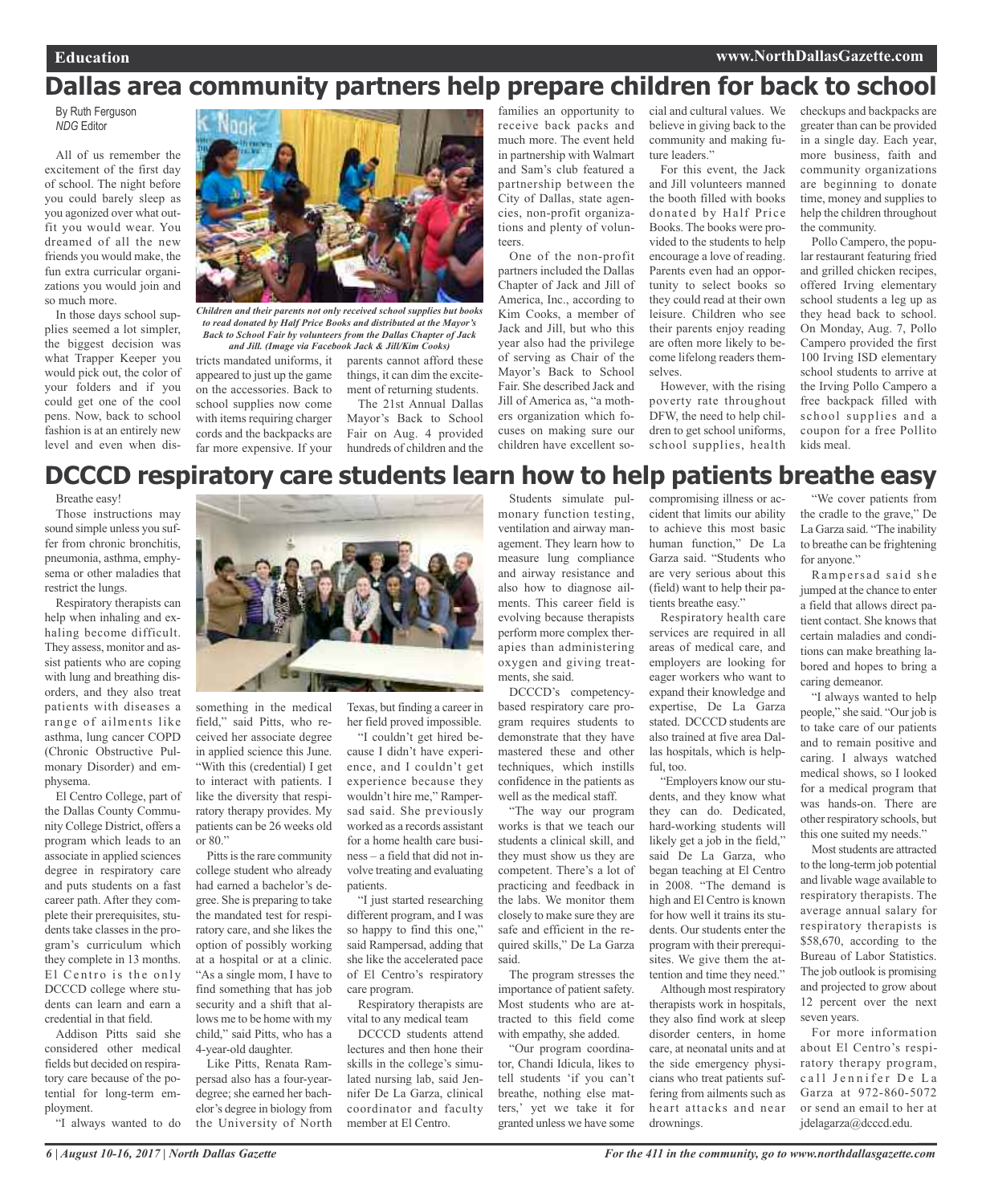### **Astronauts, authors and exhibits land at Plano Library**

school may slow things down at home, but at the library things are just getting started.

This fall space explorer Anousheh Ansari will share her experiences in space and her journey to becoming an engineer, entrepreneur and first astronaut of Iranian descent.

Best-selling authors Alice Hoffman (The Rules of Magic) and Roseanne Montillo (Fire on the Track) will talk about their new novels.

Two exhibits celebrating Hispanic heritage from Humanities Texas will be on display. The exhibits pro-

Children heading back to vide insight into the life of nology and the cultivation César Chávez and

Literature in

Plano Public Library is a center for emerging tech-

the United States

Latino

of ideas. Immerse yourself in emerging technology at the Plano Libraries every day and come to special events during Power Up at Your Library the first week in October. Ideas Powered – It's What We Do!

Of course, the library is also always full of great books to read covering everything under the sun, if the library doesn't have it on its shelf, we can get it through our many library partners.

Flip through the pages of *Engage* and learn about more programs and classes; all free at the library!

### **Second annual Grow-a-Reader Day held Saturday in Frisco**

The Frisco Public Library's second annual Grow-a-Reader Day will help participants learn how to plant the seeds of successful early literacy education. The event, on Sat., Aug. 12 from 9 am–5 pm offers participants the chance to earn up to six hours of Continuing Professional Education Credit (CPE) at no charge.

A panel of experts will lead seminars on important subjects that today's parents and educators deal with daily:

• Methods to prepare kids for kindergarten

• Tools to help children who have sensory issues

• Resources and connections for young children who have special needs

• Ways to promote conscious discipline in schools • Approaches to link lit-

eracy to science Parents, caregivers, and early learning professionals will gain tools and techniques to help their children and students sprout into kids who are ready to thrive and succeed.

"It's an honor to, once again, provide this resource to our community's teachers, parents, and caregivers of young children," said Bonnie Barber,early literacy librarian. "This year's speakers have a

wealth of expertise to share with those who are shaping young minds during a crucial stage of their development."

The event coordinator has assembled a team of presenters who will share techniques and resources designed to help the smallest learners blossom and achieve their biggest dreams.

Attendees are welcome to attend some or all of the seminars. The event is free and registration is not required. Find more information about presenters and topics covered at friscolibrary.com/earlyliteracyday.



MEMBER FDIC



For the 411 in the community, go to www.northdallasgazette.com August 10-16, 2017 | North Dallas Gazette | 7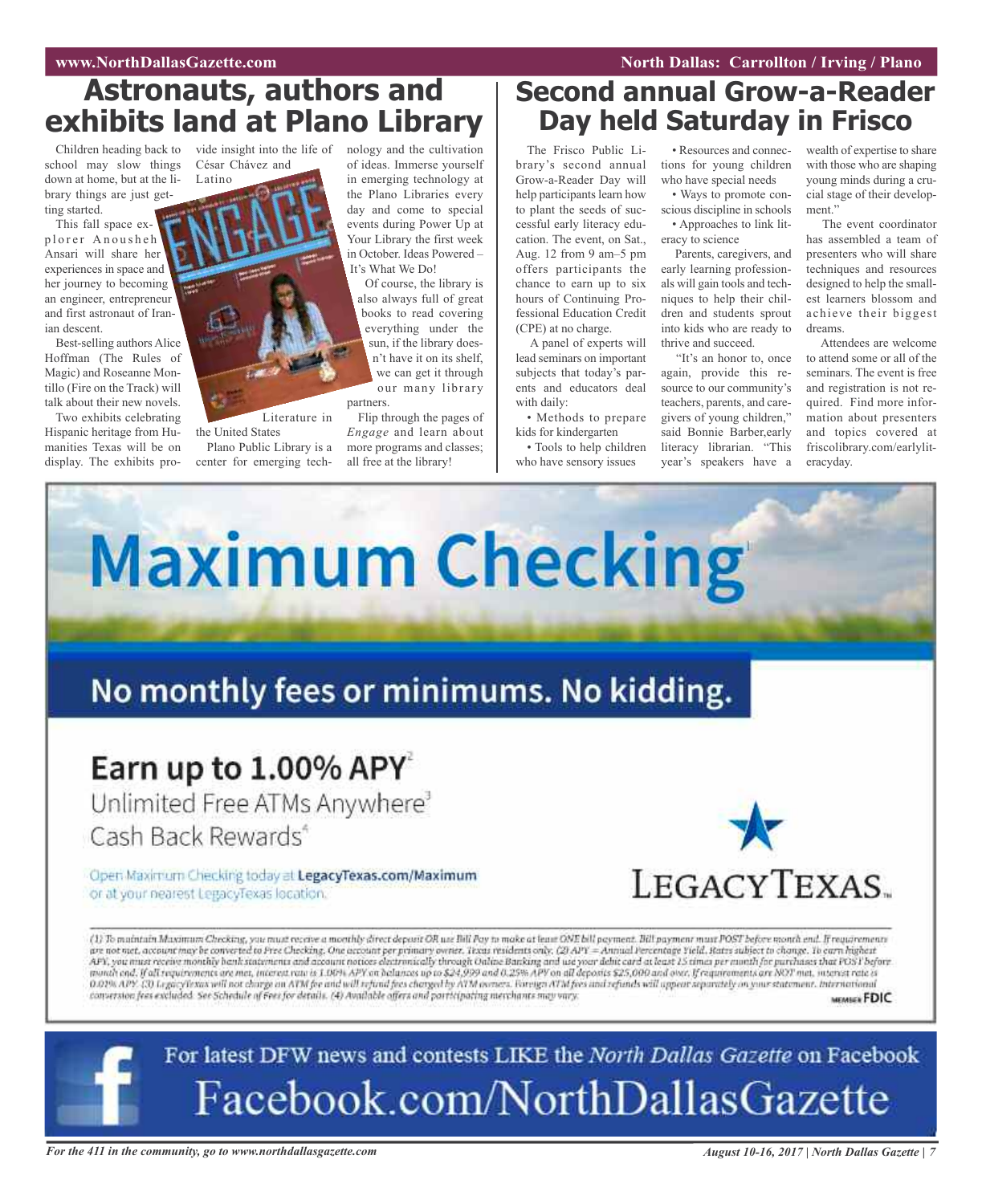### **DALLAS Chocolate Festival Main Event**

Come spend the day enjoying the Greatest Chocolate in Dallas on Sept. 9. Five dozen exhibitors will be sampling and selling all types of chocolate treats: from single source bars to beautiful bon bons and lots of baked goods in between. There will be demos, discussion panels, a kids area, food trucks, free parking, and more. More info at www.dallaschocolate.org.

#### **CARROLLTON**

#### **Today's Drug Trends – Staying One Step Ahead of Your Children**

This event is for Elementary, Middle & High School Parents. This presentation is NOT for students. It is scheduled for Sept. 26 from 6:30 p.m. to 7:30 p.m. Jill Darling is the presenter, the program will be offered in English and Spanish. Childcare for children 3 years old and younger is available. For more info email Bridget Basel (baselb@cfbisd.edu).

#### **DESOTO Community Security Camera Program**

This is a voluntary crime prevention program. By providing the video to the DeSoto Police Department, an opportunity for the residents to help keep the community safe. The information your video captures may contain information that could help solve a crime, and apprehend a criminal. For more info call 469-658-3021.

#### **LEWISVILLE 2017 Resident Satisfaction Survey**

Lewisville residents are encouraged to participate in an online survey that will be used to assess the effectiveness of current programs and the level of public demand for potential new or revised programs.

The online survey is



available now through Friday, Aug. 25. Links to the survey are available on the Resident Surveys page ofcityoflewisville.com, the city's Facebook page, Twitter, Nextdoor, and in the Horizon e-newsletter.

Taking part in the survey will help the city see how residents feel about current and potential city services, identify areas where additional attention might be needed, and strive to continually improve services provided

#### **Lewisville Farmers Market moving back to Thursdays through September**

The Lewisville Farmers Market is moving back to its original weekly Thursday slot now that the Sounds of Lewisville concert series is over.

Vendors will continue to set up along Church Street in front of City Hall. The market will be open from 3 to 7 p.m. The portion of Church Street between Mill and Charles will be closed 1-9 p.m. for the market. Shoppers coming to the market will be able to park in all the public lots in Old Town, including the East and West lots of City Hall.

#### **McKINNEY Award places McKinney purchasing department among best in public procurement**

The City of McKinney Purchasing Department has earned the prestigious Achievement of Excellence in Procurement award (AEP) from the National Procurement Institute in recognition of the city's commitment to purchasing,

excellence, innovation and leadership.

The city is evaluated and scored on innovation, professionalism, e-procurement, productivity and leadership attributes of the procurement function.

McKinney is one of only 50 agencies in Texas and one of only 68 cities in the United States and Canada to receive the award. The AEP is awarded annually and has the distinction of being sponsored by every major procurement association in the nation.

"This award is a reflection of the city's commitment to excellence through the purchasing and procurement function," said Trudy Mathis, Director of Finance. "Our purchasing staff strives to continuously improve performance outcomes and procurement functions to better serve our customers, contractors, and other stakeholders."

# **BACK 2 SCHOOL**

Several more events are planned before everyone heads back to class. They include:

**MLK Back to School Fest** – The Martin Luther King Jr. Community Center at 2922 Martin Luther King Jr Blvd in Dallas is hosting their event from 11 a.m. to 2 p.m. on Friday, Aug. 25. Students will receive free school supplies, backpacks, uniforms and hair cuts.

**Back to School, Supply Carnival** – Emanuel Community Center and Emanuel Lutheran Church and Iglesia Luterana Emanuel in Dallas are partnering to distribute a school supply give away for 400 school children on Saturday, Aug. 12 at Emanuel Community Center located at 4311 San Jacinto St.

**Back to School Celebration** – The City of Dallas Multipurpose Center at 2828 FishTrap Road in Dallas will provide free school supplies, immunizations, and haircuts from 10 a.m. to 2 p.m.

**Shoe Giveaway** – Oak Gardens Church at 4008 S. Polk Street in Dallas is giving away shoes while



*100 Irving school children on Aug. 7 received a free backpack filled with supplies and a coupon for a free meal from Pollo Campero.*

supplies last on Saturday, Aug. 12 from 8 a.m. until Noon. *(Courtesy image)*

**5th Annual Backpacks 4 Brainiacs** – Hip Hop 4 Hope has partnered with Operation Community Care to present the 5th Annual Backpacks 4 Brainiacs Back to School Supply Rally and Concert at Southwest Center Mall (Redbird) at 3662 West Camp Wisdom Road on Saturday, Aug. 12 from Noon to 4 p.m.

*Anyone with information regarding other back to school events planned, please email e d i t o r @ n o r t h d a l lasgazette.com and this list will be updated online.*



### **MetroPCS offering free school supplies throughout August**

school supplies at 32 of their participating locations during scheduled events at MetroPCS stores throughout August. DFWarea families are invited to stop by the local events to pick up free cinch sacks filled with school supplies (limit 2 per adult) while supplies last. Each school supply kit will include a backpack, pencil bag, standard ruler, pencils, pens, glue stick, eraser, folder, crayons, and a spiral notebook.

"In our continued effort to impact the DFW community, we are excited to support our youth with new school supplies for the upcoming school year." said Peter Slater, Director of field marketing, North Central Region, MetroPCS "Education is so important to our children and to our community, MetroPCS prides itself on giving back. We are grateful we have a chance to help families start the school year off prepared with new school supplies for their children."

MetroPCS is committed to helping children in the DFW area before, during and after the school bell rings. In addition to the school supply giveaway, the company is donating \$1 to the nonprofit group, After-School All-Stars of North Texas, for every ac-

MetroPCS will offer free tivation in one of their stores during the month of August.

After-School All-Stars North Texas is committed to providing comprehensive after-school programs that keep children safe and help them succeed in school and life. The program serves more than 450 students across five schools in Dallas County and strives to make sure participants are safe and healthy, graduate from high school and continue to college so that they may find a career they love and give back to the community.

**Friday, Aug. 11** from 5- 7 p.m. at 9247 Skillman, Suite 103, Dallas, Tx 75243

**Saturday, Aug. 12** from 2-4 p.m. at 1101 N. Carrier Pkwy., Suite 111, Grand Prairie, Tx 75050

Saturday, Aug. 12 from 4-6 p.m. at 1900 14th Street, Plano, Tx 75074

**Sunday, Aug. 13** from 2-4 p.m. at 2000 E. Pioneer Pkwy., Suite 500, Arlington, Tx 76010

**Sunday, Aug. 13** from 11 a.m. to 1p.m. at 900 W. Rosedale, Suite B, Ft. Worth, Tx 76104

**Thursday, Aug. 17** from 5-7 p.m. at 601 N. Saginaw, Suite 160, Saginaw, Tx 76179

*Visit northdallasgazette.com for a complete list of additional dates and times.*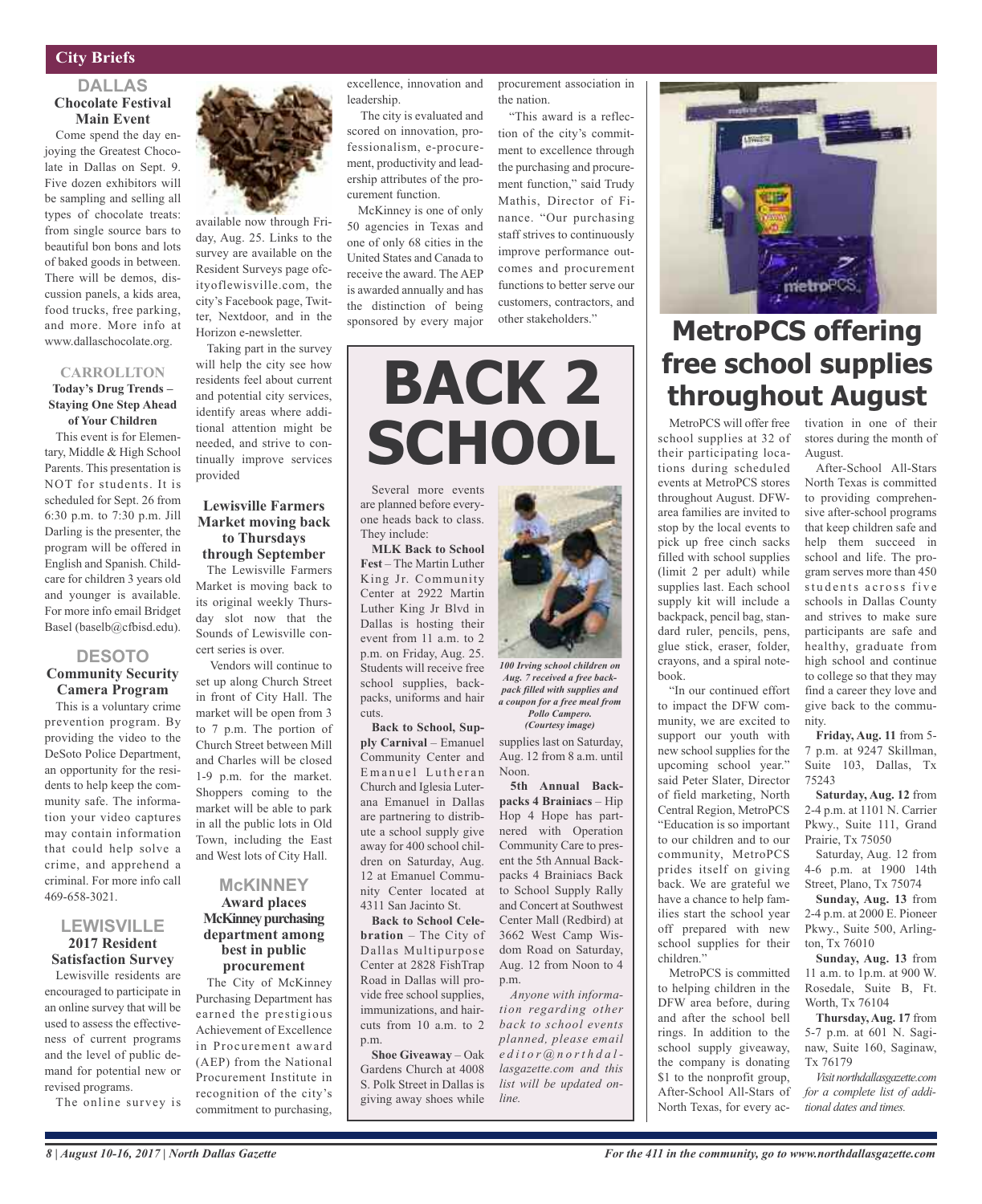# **NDG Film Review: Detroit looks at one hot night in 1967**

By Margaret Freelon *NDG* Special Contributor

The back drop for the movie Detroit is a hot summer night in a northern city where many blacks family have fled to escape the discrimination and segregation of the Deep South. Meanwhile, the great northern migration of blacks from the rural south as they seek to find work and a better way of life in the thriving auto industry in the Motor City, Mo-town – Detroit. A southern exodus fueled by relatives and friends returning to the south sharing the



*John Boyega is a local security guard caught in the crossfire. (Courtesy photo)*

good news about how great they have in up north. Now what is not being shared with their southern relatives is the truth that job discrim-

tion and heavy-handed law enforcement is still part of their world in the north.

ination, residential segrega-civil unrest start to tear apart Back to the movie, in the summer of 1967, rioting and

the city of Detroit after decades of discrimination and segregation. In the movie Detroit we seeAmerica under the leadership of President Lyndon B. Johnson begun to wage war on the black citizens of Detroit. Two days later, a report of gunshots prompts the Detroit Police Department, the Michigan State Police and the Michigan Army National Guard to search and seize an annex of the nearby Algiers Motel. Several policemen start to flout procedure by forcefully and viciously interrogating guests to get a confession. By the

end of the night, three unarmed men were gunned down while several others are brutally beaten. This is a story about that night and that night alone.

The movie does a great job with transporting you back to 1967 visually. It also does a great job with getting you to feel every infuriating action from how a commanding police officer let a suspected murderer back on the streets, how the Michigan Army National Guards just looked the other way when they knew something was happening that should not be happening,

how the police roped an innocent black security guard into what happened that night at the Algiers Motel and finally the acquittal of the guilty police officers.

The movie, directed by Oscar winner Kathryn Bigelow and starring John Boyega best known for his breakout role as Finn in *Star Wars: The Force Awakens* does not deal with why the Detroit 1967 riots happen or offer a path to social redemption.

The sad reality of Detroit is the realization of how very little has actually changed in 50 years.

### **Deferred Action tour launches at SMU with Cara Mia Theater**

SMU Meadows School of the Arts'Ignite/Arts Dallas initiative and the Cara Mía Theatre Co. are co-presenting a touring version of Deferred Action, the acclaimed play about immigration originally produced and premiered at Dallas Theater Center in 2016. The play will launch its tour in North Texas with four performances at the Meadows School's Bob Hope Theatre, September 14-17, followed by appearances at the University of North Texas in Denton, the Latino Cultural Center in Dallas, Talento Bilingüe de Houston in Houston and the Encuentro de las Americas International Theatre Festival in Los Angeles. The touring production, the first ever undertaken by Cara Mía, was commissioned by Ignite/Arts Dallas and is sponsored by the Dallas-based Latino Center for Leadership Development.

The play's central character is Javier Mejía, one of the immigrants known as DREAMers who arrived in the U.S. as an undocumented minor. Now, after years in the States, he finds himself caught in the tangle of existing immigration laws, new presidential poli-



living in the shadows. Javier hopes that temporary administrative mechanisms like Deferred Action will be the answer to his dilemma. But will hope be snatched away? Can politicians who say they are the Dreamers' friends be trusted? Deferred Action follows the lives of those who dare to dream and the loopholes and dangers they face. The play was written by David Lozano, Cara Mía executive artistic director, and Lee Trull, Dallas Theater Center director of new play development. It will be directed by Lozano and feature Cara Mía actors and other local and national professional performers.

In addition, on Saturday, Sept.16 at 4:30 p.m., a free Community Conversation event will be held in the mentary meal provided by Chipotle. Admission to the Community Conversation is free and no reservations are required. Presenting touring works

is one of the goals of Ignite/Arts Dallas, which launched at SMU Meadows  $\widehat{c}$ *Karen Almond (2)* in 2015 to integrate artistic practice and community engagement involving SMU, Dallas and the arts field at large.

local group of artists aligns with our goals to amplify work emerging from Dallas, which is increasingly being recognized as a vibrant cultural hub in its own right."

At every step of the tour, Cara Mía Theatre will partner with the North Texas Dream Team (a nonprofit led by immigrant youth) and other local partners on community action programs to engage on issues sur-



Bob Hope Theatre to discuss issues raised in the play. The event will feature a panel and open discussion with members of Cara Mía Theatre about the lives of DREAMers, immigration reform, and current national, state and local policies surrounding undocumented immigrants.

Attendees are invited to stay afterward for a compli-

"Under the leadership of David Lozano and Ariana Cook, Cara Mía has grown significantly as a local theater company over the last five years," said Clyde Valentín, Ignite/Arts Dallas director. "This production of Deferred Action offers the company a unique chance to share their work across Texas and the country. Creating this opportunity for a rounding the DREAM Act, immigration reform and Latinos in politics.

"My original vision for Cara Mía Theatre was to work with a core ensemble and create new plays that speak to the here and now of our city," said director Lozano. "Who else could create necessary theatre for our immediate community other than the artists who

live here?

With this touring production, we hope to simultaneously provoke audiences through live theatre and inspire greater dialogue, understanding and civic action in partnership with regional collaborators. We are grateful to Ignite/Arts Dallas for making it possible."

Deferred Action will be presented at the Bob Hope Theatre in the Meadows School's Owen Arts Center, 6101 Bishop Blvd. on the SMU campus. Show times are 7:30 p.m. Thursday, Friday and Saturday, Sept. 14- 16, and 2:30 p.m. Sunday, Sept. 17. Tickets are \$15 for adults, \$8 for seniors, and \$8 for SMU students, faculty and staff, and are available online at caramiatheatre.org; tickets will also be available through the Cara Mía box office in the Hope Theatre lobby one hour before each performance.

The show contains mature themes that include the use of drugs and theatrical semi-automatic gunshots, and strong language in both English and Spanish. For tickets and more information, contact Cara Mía Theatre at 214-516-0706 or info@caramiatheatre.org.



*NDG Entertainment Ticket Giveaway!!! Follow North Dallas Gazette on Facebook, Twitter and Instagram to keep up on all the latest!!!*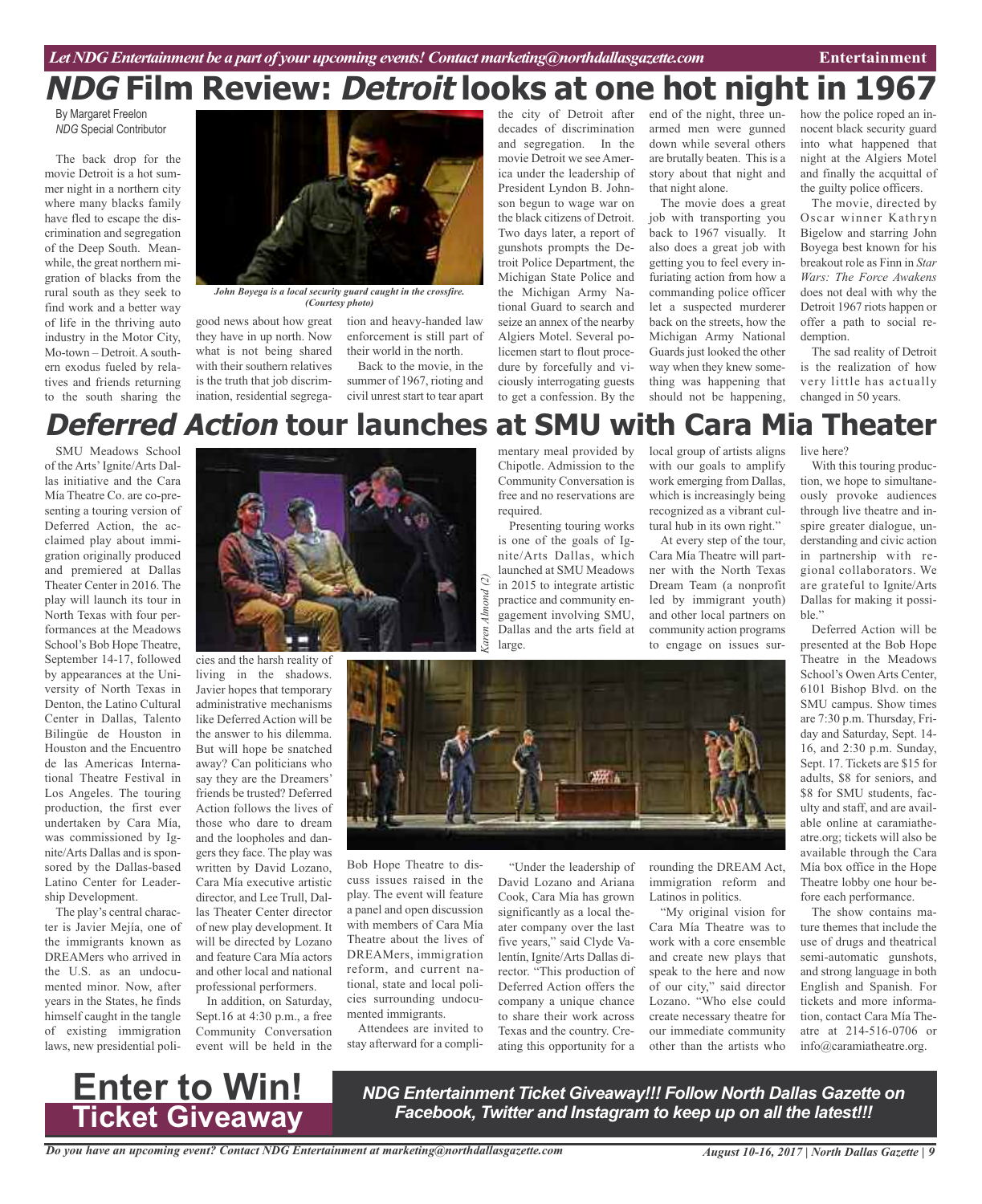### **NDG Book Review: The Fallen will keep your book club talking**

By Terri Schlichenmeyer

#### People talk.

Yammer, yammer, yammer, that's how it is. A shred of story starts and it doesn't go far before it's blown up to big proportions and even bigger half-truths. And yet, people talk – but in the new novel, "The Fallen" by Ace Atkins, what they're saying isn't quite enough.

Ninety seconds.

That's all the time Rick Wilcox allowed for a bank robbery. He and his soldier, Opie, donned rubber masks, entered the bank, shot a few bullets, and took whatever armored-car deposit they knew had just been made.



In ninety seconds or less, they were out the door and into whatever vehicle Sgt. Jonas Cord had stolen. Gone, until the next time, in the next town.

Tibbehah County, Mississippi , Sheriff Quinn Col-

son hadn't heard about the robberies until they hit his hometown of Jericho , but he had to hand it to the thieves: they were as clever as they were quick. Their latest heist, the one at Jericho First National Bank, wasn't going to be their last; of that, Quinn was certain. These guys reminded him of his time in the military. They sure operated like Rangers.

But although the robbery happened in Tibbehah County , it wasn't so much Quinn's problem as it was for the Feds. Quinn's issues were a little more homegrown: petty theft, drunkenness, and trying to shut

down the local strip club on orders from the new leader of local government. The owner of Vienna 's Place, Fanny Hathcock, was about to tangle with the wrong official, and she likely didn't even realize it.

But Fanny Hathcock was no pushover. With flamered hair, low-cut dresses, and velvet pumps, her specialties included moneylaundering, prostitution, and providing girls for other operations up and down the South.

She was well aware of where the power lay in the Mid-South: she had contacts from Florida to Memphis to New Orleans , in and out of prison. That was all going to make Fanny Hathcock very rich and very happy.

And if she could find Jonas Cord another place to rob, well, that was even better…

After you come home from fetching "The Fallen," here's what you do: grab your planner and "X" out the next three or four days. You've got an appointment with a book, and that's all you'll have time for.

Author Ace Atkins makes it easy to get lost down a dirt road in Quinn Colson's world, but readers would be well-advised to keep their eyes open out there. There's

more than one surprise in this story, and plenty of properly cringe-worthy deaths as Atkins let loose with good folks, the expected bad guys, and one hilariously-named contact – but beware: between good and evil, the line can be blurred. That's where this novel, lightly complex and filled with loose threads, will keep those eyes open well after bedtime.

Though this is the next installment in a series, you'll catch up quick if "The Fallen" is your first foray to Tibbehah County. If you've been there before, invite your book club. This'll make them talk.

### **WaterTower Theatre set to host its annual Community Cast Party**

WaterTower Theatre is excited to be continuing one of the most talked about and anticipated traditions, the Community Cast Party.

CCP Co-Chairs Stan Graner, Corky Pledger, Deborah Staggs and Maureen Anderson announced details for the 4th Annual Community Cast Party.

The party will be held on Saturday, Sept. 9, at Water-Tower's home, the Addison Theatre Centre from 7 pm to 10 pm.

The Community Cast Party is designed to attract a wide audience of patrons, partiers, and food lovers who are interested in supporting WaterTower Theatre while enjoying an evening of entertainment with cuisine offered from

many fine local restaurants. Attendees will have a unique opportunity to mix and mingle with artists from the DFW theatre community at the "open house" style event, where everyone is welcome.

WaterTower Theatre has a lot to celebrate this year and we hope you'll join us for the 4th Annual Community Cast Party.

The entertainment for this year's party will feature the NY Goofs, Danielle Georgiou Dance Group (DGDG), and a musical theatre ensemble including Monique Abry, Justin Duncan, Kyle Igneczi, Laura Lites, and Calvin Scott Roberts under the musical direction of Pam Holcomb-McLain.

The Community Cast Party will also feature a raffle ticket with prizes ranging from a luxury Addison staycation at the Marriott Presidential Suite, a pamper package from Hand & Stone Massage and Facial Spa, and a brand new Apple iPad!

With tickets sold for only \$1 each, we make it easy to win! Individual tickets will be available on the night of the event, and bulk tickets will be presold in batches of 10, 25, and 50 online.

WaterTower Theatre is proud to feature a wide variety of restaurant offerings every year at CCP. In a rich culinary area such as Addison, WTT has had the pleasure of hosting many

**HART,** continued from Page <sup>2</sup>

Hart, but Facebook and YouTube are key partners is the rollout of Laugh Out Loud. With Hart's built in social media clout, he has, and the success of his book release in June just strengthened his position as a hot commodity, someone fans will support with their wallet in whatever endeavor he embarks on.

Laugh Out Loud is a platform for comedians thriving online to take their game to the next level. Through the showcases at the comedy

festivals around the country, finding the next Chris Rock or Kevin Hart might be easier. With all of these initiatives, it appears Hart is taking a page out of Jay-Z and Sean Combs book (is that the name he is going by these days?) to build a comedy empire.

So for all of us (again was it just me?) who ridiculed Snoop Dog, D.L. Hughley, Monique, and others for what we considered the disaster known as Soul Plane in 2004, it actually was a

key stepping stone for Kevin Hart. Thirteen years later, it looks like Hart is enjoying the last laugh.

The Laugh Out Loud app is available for free for iOS and Android users, with an option to pay \$2.99 monthly for the privilege of skipping the ads.

Meanwhile, enjoy the first episode of Kevin Hart: Lyft Legend – Episode 1, which just for the record does deliver the laughs, but it is not a kid-friendly short. New episodes are released via the app every Friday.

foodie favorites such as Mesero, Ida Claire, and BJ's Brewhouse. Tickets are \$25 per per-

son. Underwriting levels are available from \$100 to

### \$2500.

Tickets are on sale now and are available online at the WaterTower Theatre website, over the phone by calling 972-450-6232, or inperson at the WaterTower Theatre Box Office located at the Addison Theatre Centre: 15650 Addison Road, Addison, Texas 75001.



*10 | August 10-16, 2017 | North Dallas Gazette*

*Do you have an upcoming event? Contact NDG Entertainment at marketing@northdallasgazette.com*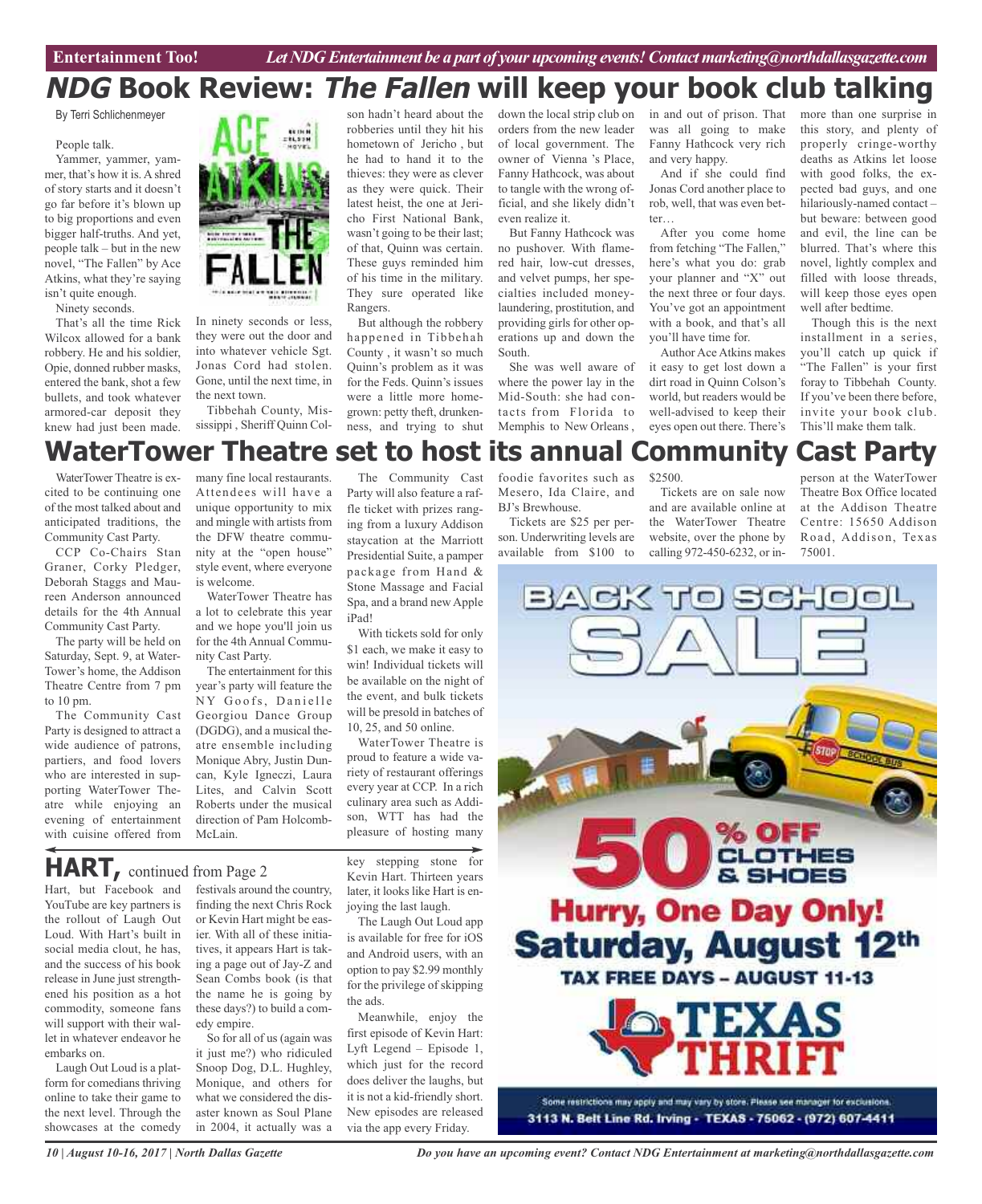### **Thurgood Marshall College Fund deepens corporate diversity recruitment**

By Johnny C. Taylor, Jr. President & CEO, TMCF

While "Diversity" is not a new term for the business world, it appears to be experiencing a resurgence of sorts lately. Every major corporation seems to be looking for employees from underrepresented groups some, because they think these diverse perspectives will improve their corporate culture and make them better corporate citizens, while others believe it is simply "smart business" as they vie for future customers in an increasingly diverse country. But in all of their attempts to make progress, when it comes to recruiting future executives from America's colleges, most employers continue to source their talent from the "usual suspects" — the same group of select colleges we all know — effectively ignoring deep pools of talented students attending other lesser-known or ranked schools.

The Thurgood Marshall College Fund (TMCF), has designed a solution for employers seeking highly-talented diverse college graduates. We work with our corporate partners to identify,

develop and deploy diverse talent, tapping into pools of talent found on the campuses of our 47 publiclysupported Historically Black College and Universities (HBCUs). Through this process, TMCF builds targeted, sustainable and diverse talent pipelines from HBCUs into corporate America and other major employers. Indeed, according to the

National Science Foundation (NSF), of the top 25 undergraduate institutions whose graduates went on to complete STEM doctorates (2,280), 12 HBCUs out-produced prestigious institutions ("the usual suspects") by 64 percent, and 30 percent of African American STEM doctoral recipients were HBCU undergraduates. For the past 30 years, TMCF has built deep relationships with our memberschools, which allows us to efficiently find and develop the right students for specific positions.

TMCF uses predictive analytics to ensure that qualified talent have both the knowledge, acculturation, and other "soft skills" for them to be successful in a given partner's workplace

culture. Next, we develop those students through a variety of school-to-work professional and career development interventions. Finally, once our talent begins work with our partners as either full-time employees or interns, we monitor and provide additional support to ensure they transition properly. As a result, more than 80 national and global corporations and government agencies partner with TMCF to identify, develop and deploy diverse talent for specific positions and functions.

Through our solutions-focused programs, TMCF is partnering with leading technology companies to help address that industry's diversity gap. Together with our partners TMCF has created both short- and longtailed initiatives to build sustainable pipelines of diverse talent over time. Iconic American employers like Wells Fargo, Walmart, The Hershey Company and The Kellogg Company as well as mission-critical federal agencies like the Department of Defense (DOD) and the US Department of Agriculture (USDA) all partner with TMCF to identify and

develop diverse talent for their companies' needs, and they overwhelmingly report satisfaction with the results.

As an extension of our talent development competency, we have recently joined the newly announced CEO Action for Diversity & Inclusion™, a coalition of corporate CEOs joining efforts to address the challenge of creating diverse workforces. TMCF offers both expertise and a deep pool of talent to help coalition members succeed in their targeted recruitment and development of diverse talent. With CEOs taking leadership roles to increase diversity in executive-track careers, TMCF is encouraged that executive-track workforces will become diverse over time.

As an organization that partners with businesses to create pipelines of diverse talent, we understand that addressing diversity over the long run requires sustained commitment and support,

and TMCF is uniquely positioned to work with corporations to efficiently move beyond the "usual suspects" to engage a deeper pool of talent because America's HBCUs can be part of the solution.

*Johnny C. Taylor, Jr. isthe President & CEO of Thur-* *good Marshall College Fund (TMCF), the largest organization exclusively representing the Black College Community. Prior to joining TMCF, he spent many years as a successful corporate executive and attorney. Follow him on Twitter at @JohnnyCTaylorJr.*

**Marketplace**

### **Paid Internship opportunity for writers, college students in the Dallas Area**

The *North Dallas Gazette* has an internship position available. The goal is to provide students and aspiring writers an opportunity to gain published clips, experience and professional feedback.



The position is for up

to 20 hours a week at \$8.00 per hour. Applicants must have reliable transportation.

**Send resume and writing samples to: businessoffice@northdallasgazette.com**



#### August 1, 2017

Ed Bell Construction is a Dallas based heavy highway contractor doing business in the North Texas market since 1963. With clients such as TxDOT, Dallas County Public Works, and the Cities of Dallas, Fort Worth, Richardson and Mansfield (plus many others), we have a strong backlog of work in the highway market locally.

- We are currently hiring for the following positions:
- **• Laborer**
- **• Paving Machine Operator**
- **• Form Setter (Paving)**
- **• Field Mechanic**
- **• Shop Mechanic**
- **• CDL Driver (Water Truck) (Haul Truck)**

Available: multiple openings

Rate: Negotiable

Must have own transportation

Years of Experience required will vary, from 6 months to 2 years (de-

pending on position)

**Physical and Drug Screen Required Must have a Clear Background**

**Must be at least 18 years old (CDL Driver, 21 yrs)**

**Must apply in PERSON, Monday – Friday from 8am to 11am @ 10605 Harry Hines Blvd. Please visit our website: www.edbellconstruction.com/careers Or email your resume to: careers@edbellconstruction.com**

### **President Obama's policies still drive economic growth**

By Lauren Victoria Burke NNPA Newswire Contributor

In May of 2017, the Black unemployment rate hit its lowest level in 17 years: 7.5 percent. Then, in June, the jobless rate for Blacks fell to 7.1 percent, before rising to 7.4 percent in July, according to the latest jobs report.

The jobs numbers over the last six months have generally been impressive. It's fascinating to note that, suddenly, all the accusations that low jobs numbers were "fake" when President Barack Obama was in office have suddenly vanished.

The Black unemployment rate hit 16.7 percent in Sep-

tember 2011—the highest Black unemployment since Ronald Reagan was in office pushing "trickle down" economics. Overall, the Black unemployment numbers were higher, on average, under President Obama than President George W. Bush or President Bill Clinton.

The 30 year-high for Black joblessness in late 2011 prompted members of the Congressional Black Caucus(CBC) to embark on an August 2011 jobs tour. That same year, President Obama barked at members of the CBC at their annual gala to "put on your marching shoes … and stop whining and complaining."

rate, in general, was lower under President George W. Bush than it was under President Obama. Economists agree that the high jobless numbers, under President Obama, were largely driven by the economic downturn known as the Great Recession. Now, Obama's economic policies are continuing to bear fruit during Trump's first six months as the Black jobless numbers improve.

The Black unemployment

Black unemployment still remains double than it is for Whites. July's numbers showed Black unemployment at 7.4 percent, Hispan-See HENRY, Page 11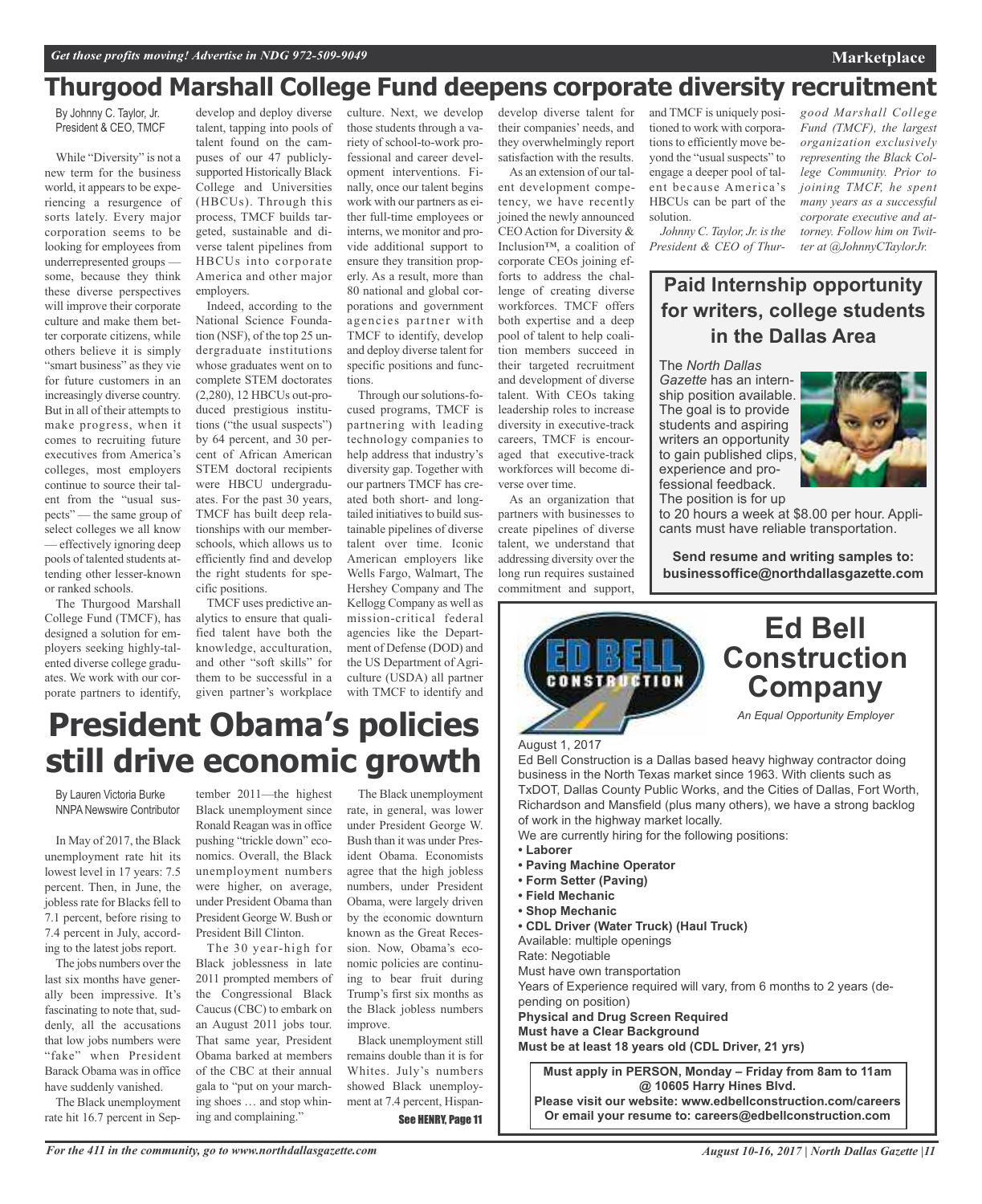**Marketplace** *College Educated Readers read the NDG. Contact Marketing at 972-509-9049 for Career Opportunity Advertising*

### **Macy's hiring for the holiday season at several DFW locations**

Macy's has announced the company's plans to hire associates in the Dallas-Fort Worth area to provide service to its customers during the busy back-to-school and fall fashion shopping seasons and beyond. Macy's will host special hiring events in most of its stores throughout the area on Saturday, Aug. 12.

Job candidates may visit these Macy's stores in the Dallas-Fort Worth area between 11 a.m. - 7 p.m. on Aug. 12:

"Macy's greatest strength is our talent, including our store associates who are vital

being added to the U.S. economy are in the service sector, such as restaurants

"Ensuring workers have better jobs and better wages also means they should be trained with the tools they need to succeed in our economy," said Rep. Bobby Scott (D-Va.) the top Democrat on the Education & Workforce Committee in the House, in a statement on August 4. The economy added

and healthcare.

209,000 jobs in July.

Though the reasons for rising and falling Black untouchpoints for our customers and help shape and enhance their shopping experience," said Jeff Kantor, Macy's, Inc.'s chief stores and human resources officer. "We also strive to create great experiences for our associates as part of the Macy's team<sup>"</sup>

Macy's associates who work full-time or part-time provide service to customers on the selling floor, serve store operations needs, and also fulfill online orders for customers who buy online or via mobile.

They also receive the Macy's merchandise discount.

| <b>Macy's Locations</b> |                |
|-------------------------|----------------|
| Dallas Galleria         | Dallas, TX     |
| Fairview                | Fairview, TX   |
| Firewheel Town Center   | Garland, TX    |
| Golden Triangle         | Denton, TX     |
| <b>Irving Mall</b>      | Irving, TX     |
| North East Mall         | Hurst. TX      |
| NorthPark Center        | Dallas, TX     |
| Parks at Arlington      | Arlington, TX  |
| Shops at Willow Bend    | Plano, TX      |
| Stonebriar Centre       | Frisco, TX     |
| Vista Ridge Mall        | Lewisville, TX |
|                         |                |

Year Jan Feb Mar Apr May Jun Jul Aug Sep Oct Nov Dec  $\begin{array}{cccccccccccc} \textbf{2007} & \textbf{4.6} & \textbf{4.5} & \textbf{4.4} & \textbf{4.5} & \textbf{4.4} & \textbf{4.6} & \textbf{4.7} & \textbf{4.6} & \textbf{4.7} & \textbf{4.7} & \textbf{4.7} & \textbf{5.0} \\ \textbf{3008} & \textbf{5.0} & \textbf{4.0} & \textbf{5.1} & \textbf{5.0} & \textbf{5.4} & \textbf{5.6} & \textbf{5.8} & \textbf{5.8} & \textbf{6.1} & \text$ 2009, 28 8.5 8.7 9.9 9.4 9.5 9.5 9.6 9.6 100 9.9 2010 9.8 9.8 9.9 9.9 9.6 9.4 9.4 9.5 9.5 9.4 9.5 93 2011 9.1 9.0 9.0 9.1 9.0 9.1 9.0 9.0 9.0 8.8 8.6 2012 8.3 8.3 8.1 8.2 8.2 8.3 8.1 7.8 7.8 7.7 7.9 2014 0.0  $0.3^{\circ}$  $0.7$  0.2 0.3 0.1 0.2 0.2 5.9 5.7 5.8 2015 1.7 3.5 3.4 5.4 5.5 3.3 5.2 5.1 5.0 5.0 5.0 5.0 5.0 6.9 4.9 4.9 4.9 4.9 4.9 4.9 4.9 4.8 4.5 4.7 2012: 4.0, 4.7, 4.5, 4.4, 4.1, 4.4, 4.1, *The economic crisis which began in 2007/08 reached a peak of unemployment in 2009 as Obama entered office. Today it stands at 4.3 percent with Trump coming in. (Graph by U.S.*

*Bureau of Labor Statistics)*

economy regarding taxes or jobs.

*Lauren Victoria Burke is the White House Correspondent for NNPA and a writer and political analyst. She ap-*

Why does this statement matter and why is it relevant to the African-American community in Texas as it relates to the Health and Human Services Campaign? Simply put, the services, the information the HHSC is attempting to spread, the awareness it is striving to

*pears on NewsOneNow with Roland Martin every Mon-*

*She can be contacted at LBurke007@gmail.com and on twitter at @LVBurke.*

*day.*

Black community via a credible source. Even with the huge presence of Blacks on social media sites, the most credible source in the community is Black newspapers. And the reason for this is because those who write for Black newspapers, those

who own them come from and are in the midst of the very people whom they target.

from recycled milk jugs, you are doing something good for the environment too.

These days every back to school list includes facial tissue, but Kleenex is stepping up their game and now have something suitable for the lunchbox. The new Multi-Care Tissues are large and strong enough to replace the typical flimsy cafeteria kitchen napkins. Available via Amazon Prime, CVS, Walmart, Walgreens and more. Most likely you can expect to see plenty of coupons to tempt you to try them soon.

# pointed out that many jobs

ics at 5.1 percent and Whites at 3.8.

In 2013, AFL-CIO Chief economist Bill Spriggs wrote: "A big puzzle in looking at the changes in the Black unemployment rate is the fact the Black labor force is older now than during past major downturns in the mid-1970s and early 1980s. In 1975, the Black unemployment rate spiked to 15.4 percent. In 1982 and 1983, the Black unemployment rate skyrocketed to above 20 percent for a nine-month period starting in October 1982."

Several political observers

### **PRESS,** continued from Page <sup>1</sup>

print advertisements as well as a number of other questions. Unfortunately, he declined to answer. However, the Assistant Press Officer, Kelli Weldon, sent the following response:

"The Health and Human Services Commission is committed to delivering critical information to Texans across the state. The agency uses multiple platforms to communicate these messages including newspaper, radio, TV and digital advertising. Right now, two current HHSC outreach campaigns are providing advertising dollars to the Texas Publishers Association and its member newspapers to deliver public information to the African-

### **LUNCH,** continued from Page <sup>4</sup>

Just like you ditched the mayo, skip the bread or tortilla and add a several of the tasty almond flour crackers from Simple Mills. The *NDG* team scarfed down the Smoky BBQ Cheddar Almond Flour Crackers with the spicy tuna and it was a perfect match. But the lemon pepper tuna with the Cracked Black Pepper Almond Flour Crackers was a great answer on a day too hot to think about cooking. Of course, fresh fruit is a

great choice, but sometimes it can be a little messy.

Natierra Nature's All Foods offers a variety of Organic Freeze Dried options. My preference was the strawberries, but the apples were good too. They are not only good for you, but several of the company's other products are a part of their Feed A Soul Project. Look for specially marked bags with the Buy One Bag Feed One Child logo, to support their Haitian program to feed a

child when bought. **Thirsty?**

Sure water is probably the best thing for your child's lunch box, but admit it that can be a bit boring. It seems the food gods which elevated kale to superfood stardom has designated the Orange Mango as the go to healthy beverage this fall. NDG received no less than three different variations:

True Lemon, a single serve drink mix you can add to your bottled water, is available in ten flavors including True Orange Mango Orange. They have a fruit

flavor to appeal to almost everyone: including True Lime Watermelon Aqua Fesca and True Lime Black Cherry Limeade;

brand Gold Emblem abound Organic Orange Mango juice boxes;

Spindrift offers seven unsweetened sparkling water with real fruit juice flavors to choose from, including Orange Mango.

**Presentation matters!** brown paper bag and that

If you prefer organic options try CVS's private label

Sure you go to with the would a nice green idea, but

what about what you put in the bag. Instead of buying those disposable plastic sandwich bags, for \$7 get a set of RUSSBE bags. They are environment-friendly, reusable bags in cute colors, adding to their "coolness" factor. Yes, that matters. Another idea istheir Bento conco-director of the Maynard Institute for Journalism Eduraise has a much greater chance of permeating the

cation.

tainers with the cute little utensils. Another option for snack containers are the Snack Stacks from Re-play. The come in colorful stackable containers which are great for small snacks like nuts,

chopped up fruit. Created



employment over the last six months are not clear, it is clear that the current numbers reflect Obama's economic policies; President Donald Trump has yet to im-

American community." Since its inception, the Black press has always held a unique space in the African-American community. The Black press has always acted as the unofficial liaison between the community and mainstream America. Even with the technological advancements and changes in media it remains a fixture in our communities. "At a time when the credplement any economic strategy and his proposed budget won't take effect until next year, at the earliest. Additionally, Congress has passed nothing related to the

black press and the ethnic press as a whole have consistently maintained far more credibility in their communities than their mainstream counterparts," Martin Reynolds, a journalist, and

ibility of media is under attack, it is important to note that for people of color, the mainstream media has always lacked credibility. The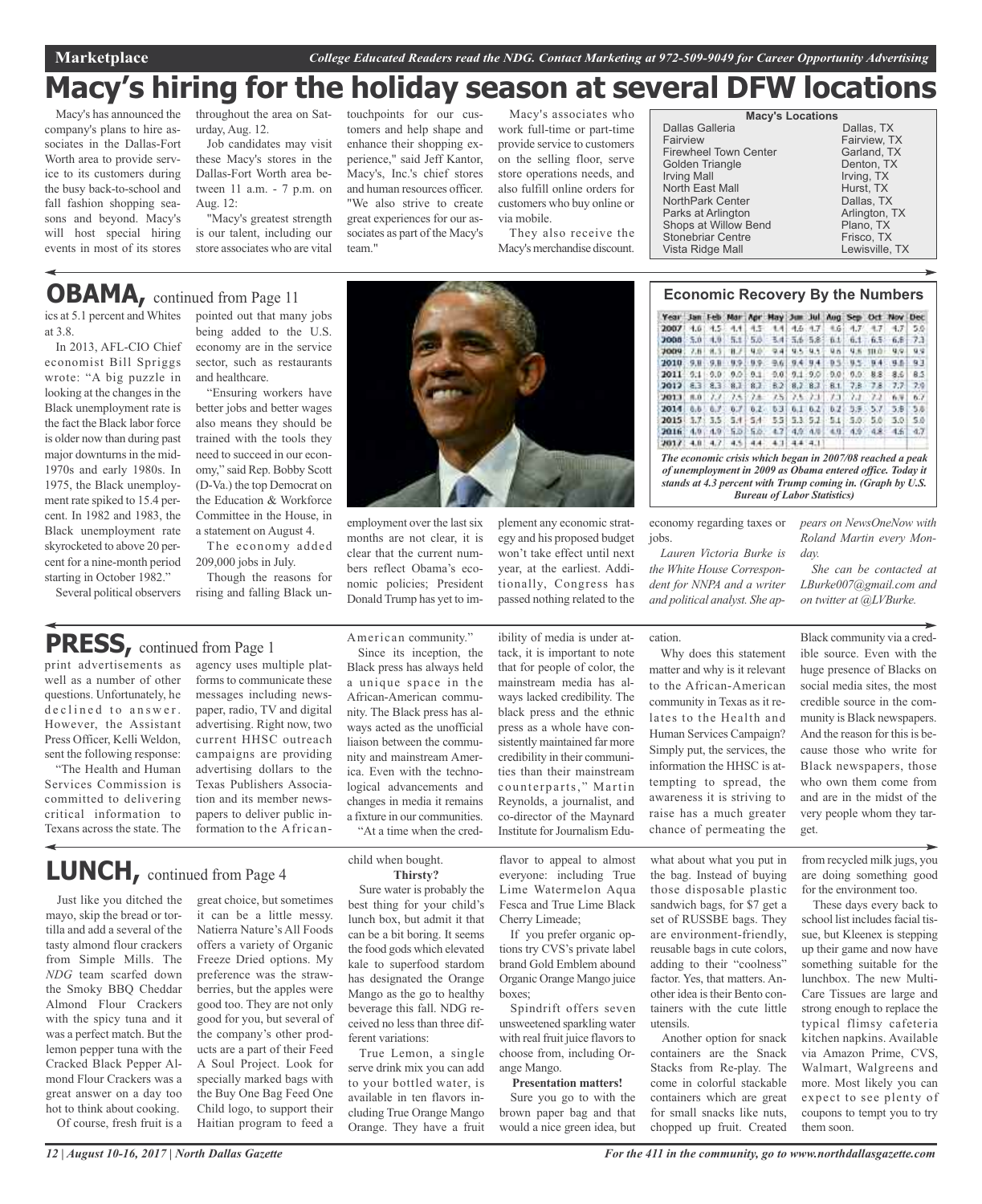## **Upcoming DFW area job fairs**

#### **Immediately Raising Cane's looking for enthusiastic crew members**

Renowned as one of the "Best Companies To Work For" in communities across the country, Raising Cane's Chicken Fingers is always on the lookout for talented individuals to help foster its most coveted qualities: a cool culture, fast and friendly service and an allembracing commitment to community involvement.

With two new Dallasarea restaurants rapidly nearing completion, the popular Louisiana-based brand is seeking a total of 145 candidates for several positions at the newest restaurants opening in Dallas on Sept. 5 and Garland on Sept. 7.

"DFW is our biggest market in the nation, but we still have plenty of room to grow," said Nick Titus, Area Director for Raising Cane's. "In addition to assembling two great crews to serve our customers, these new restaurants will give us two additional platforms from which we can work with the schools and other non-profit organizations in both Dallas and Garland."

Interested crewmember candidates are encouraged to apply online at raisingcanesjobs.com (search for West Mockingbird and/or Garland).

The two new Raising Cane's locations are:

• Garland: 1110 East Northwest Highway (hiring now underway)

• Dallas: 2503 W. Mockingbird Lane (hiring begins Aug. 16)

Raising Cane's is renowned for its fresh, never ever frozen chicken fingers, its craveable – some say addictive – secretrecipe Cane's sauce, crinkle-cut fries, coleslaw, Texas toast, freshly brewed sweet tea and freshsqueezed lemonade.

Founded by Todd Graves in 1996 and named for his yellow Labrador, Raising Cane, the rapidly growing



company recently earned the distinction of being among the Top 5 quick service restaurant chains in the nation for 2016, according to the authoritative Sandelman & Associates Quick-Track study, based on food quality, customer service, cleanliness and other important factors.

When the two restaurants open, there will be 43 Raising Cane's in the DFW Metroplex, 119 in the Lone Star State and more than 335 nationwide.

### **Dallas County Schools hiring crossing guards**

Dallas County Schools is now hiring crossing guards for 2017-2018. The minimum age to be a crossing guard is 18. Applicants will need to complete a physical, drug screening, and a criminal history background check. Crossing guard shifts are 7 a.m. – 9 a.m. and 2:30 p.m. – 4:30 p.m. on school days. Crossing guards are currently needed for McKamy Elementary and for Sheffield Elementary. For

**August 10**

www.dcschools.com.

**Back to Work for Ages 50 Plus**

On Aug. 10 from 10 a.m. to 1 p.m. at Eastfield College (3737 Motely Drive S100-S101, Mesquite, TX 75150) Workforce Solutions Greater Dallas and Eastfield College are hosting the Back to Work Ages 50 plus hiring event.

If you are you 50+ and looking to return to the workforce? Or maybe considering a career change? This is the perfect opportunity for you to do either! Please follow the registration process to RSVP at www.eventbrite.com.

Also, make sure to bring plenty of resumes and dress to impress!

#### **August 19 JOBCON 2017**

Job Connnect 2017 - A Job Sourcing & Networking Event will take place on Aug. 19 from 9 a.m. to 6 p.m. at Showbusiness Studios (350 E Royal Lane # 123, Irving, TX 75039).

What is JOBCON 2017? JOBCON (short for JOB-

CONNECT) is a job sourcing and networking event in Dallas-FortWorth this Au-

### TISEO PAVING COMPANY 419 E. Hwy. 80, Mesquite, TX 75150 Tel: (972) 289-0723 Fax (972) 216-5637

www.tiseopaving.com

Performing Concrete Street Paving in the Metroplex Area We Accept Subcontracting Bids For All Public Works Projects in the Dallas Area. We Are Accepting Applications for Concrete Mixer Drivers and Heavy Equip-

ment Mechanics

**Equal Opportunity Employer** 

those interested, please visit gust 19th, 2017.

FOR JOBSEEKERS (Free Entry Tickets) Register for the event to network with top companies. If you are actively looking, get to meet your prospects. Come to make connections and grow your career. Get your free meet and greet tickets at www.jobcon2017.eventbrite .com.

> **August 19 Coast to Coast Career Fair**

The Coast to Coast Career Fair will take place on Sept. 11 from 11 a.m. until 2 p.m. at the Dallas Market Center (2015 Market Center Boulevard, Dallas, TX 75207).

Are you still looking for that golden career opportunity that will allow you to build a solid future for yourself and your family? The Coast to Coast Career Fair might be the solution.



**Attention Suppliers of Goods, Services and Construction**

**Review Competitive Opportunities at https://garlandtx.ionwave.net**

**www.garlandpurchasing.com**

**972-205-2415**



**DO YOU WANT AN EXCITING AND REWARDING CAREER?**

#### **PURSUE A CAREER AS A POLICE OFFICER OR FIREFIGHTER!**

• Competitive wages<br>• Array of benefits<br>• Education incentive pay<br>• ...and more

REGISTER ONLINE TO TAKE THE CITY OF IRVING'S NEXT CIVIL SERVICE ENTRANCE EXAM

### *www.cityofirving.org*

*The City of Irving does not discriminate on the basis of race, sex, religion, age or disability in employment or the provision of services.*



### **Equipment Operators Needed ASA in Dallas & Celina!**

Martin Marietta is now seeking professional Equipment Operators to operate their mobile equipment and unload rail cars while safely earning top pay.

Must have a valid driver's license. Prefer 1 year of experience operating heavy equipment but willing to train high performing applicants. Must pass drug screen and physical.

### **Apply online at www.martinmarietta.com.**

We pay top dollar. Join the safe team at Martin Marietta today!

We are an equal opportunity employer. Women, minorities, veterans and individuals with disabilities are encouraged to apply.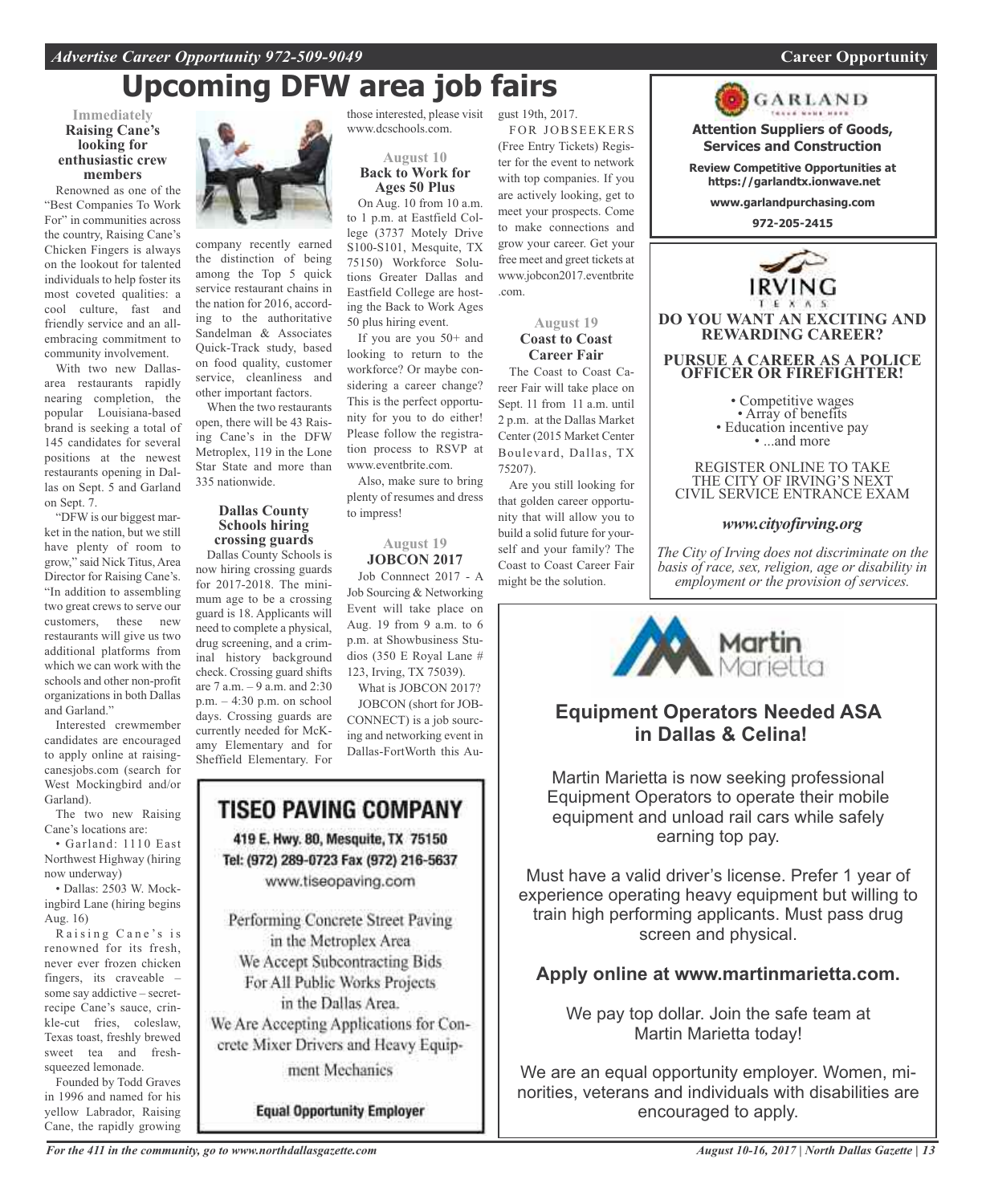#### **BETHEL BIBLE FELLOWSHIP, CARROLLTON (A PLACE TO BELONG) Church Happenings www.NorthDallasGazette.com**

*NOTICE: Pastor Woodson serves the community by providing "Professional Therapy and Counseling Services" on a "Sliding Fee" scale. To schedule an appointment call the Pastoral Counseling Center at 972-526-4525 or email the church at www.bethelbiblefelloswhip.org*

Discover Hope and Help for daily living; and, you don't have to be a member to come. The Connect-2-Reflect (C2R) meetings are held in comfortable and relaxed homes, one in Carrollton and one in Plano, refreshments are served. Call the church for details.

#### **August 13, 9:45 a.m.**

You're invited to our Sunday "Prayer and Meditation" at 9:45 am. You will be blessed and inspired. You don't want to miss this! And, join us in our one hour only Sunday's Bible Study at 12 Noon, continuing on the book of Revelation.

#### **August 16, 7 p.m.**

Join us in Wednesday's Prayer and Bible Study Class with Pastor Brenda Patterson, Senior Pastor Woodson, Pastor Larry Gardner and others conducting a new study on the book of Revelation. Spiritual maturity is God's desire for you; it's Time to Grow in the Word of God.

Dr. Terrance Woodson, Senior Pastor 1944 E. Hebron Parkway Carrollton, TX 75007 972-492-4300 www.bethelbiblefelloswhip.org

### **FELLOWSHIP CHRISTIAN CENTER CHURCH IN ALLEN "THE SHIP"**

### **August 13, 8 a.m.**

Join us in our Sunday Morning Services as we praise and worship God in the Joycie Turner Fellowship Hall; followed by our Sunday Worship Services; and bring someone with you, you will be blessed.

#### **August 16**

Join us in our Wednesday's 12 Noon-Day Live, Prayer and Bible Study and/or our Wednesday Night Live, Prayer and Bible Study at 7 p.m. to learn more about God's Word. Be encouraged by God's plan for your maturity and His glory; and most of all; be prepared to grow.

#### **August 20**

Today is the end of our 70 Day Challenge in seven stages of development by praying daily; reading the book of the quarter, "Chase the Lion" by Mark Batterson; preparing a household budget for the summer; exercising at least three days a week; a Spiritual Workout on a Sunday, Wednesday or Saturday; Tithing the Bible Way; and learning how to forgive. Dr. W. L. Stafford, Sr., Ed. D. Senior Pastor 1609 14th Street Plano, TX 75074 972-379-3287 www.theship3c.org

#### **INSPIRING BODY OF CHRIST CHURCH, Let's Go Fishing! MATTHEW 4:19**

 $\mathcal{L}_\text{max}$  and  $\mathcal{L}_\text{max}$  and  $\mathcal{L}_\text{max}$ 

**August 13, 10 a.m.** You're invited this Sunday as we praise, worship,

*Church Happenings is a weekly calendar ofreligious services produced by the North Dallas Gazette.*

*To make additions or corrections to the calendar, contact: religion@northdallasgazette.com*

honor and magnify God's Holy name in songs and the spoken word.

comeback at 7 p.m. for our

**August 16, 7 p.m.** You're invited to our Wednesday's Bible Study class; you will learn what God has to say to us. Come to be encouraged by God's plan for your spiritual growth and His glory.

Pastor Sam Fenceroy Senior Pastor and Pastor Gloria Fenceroy 300 Chisholm Place Plano, TX 75075 972-633-5511 www.mocop.org

 $\overline{\phantom{a}}$  , and the set of the set of the set of the set of the set of the set of the set of the set of the set of the set of the set of the set of the set of the set of the set of the set of the set of the set of the s

**SHILOH MBC IN PLANO (WHERE COMMUNITY BECOMES FAMILY)**

Come and connect to God through Shiloh; grow in Christ through the study of God's Word; and Serve God through service to each other and to the world.

Brazilian Church.

**August 14, 7 p.m.** Join us in Monday School as we grow in God's Word; learn what God has to say to us.

#### **August 18, 7 p.m.**

All men are invited to Men's Ministry meeting each Friday night at 7 p.m., (IBOC promotes proactive male leadership.)

Pastor Rickie Rush 7701 S Westmoreland Road Dallas, TX 75237 972-372-4262 www.Ibocchurch.org

#### **MT. OLIVE CHURCH OF PLANO (MOCOP) (Uniting the Body of Christ Among Nations)**

 $\mathcal{L}=\mathcal{L}^{\mathcal{L}}$  , where  $\mathcal{L}^{\mathcal{L}}$  , we have the set of the set of the set of the set of the set of the set of the set of the set of the set of the set of the set of the set of the set of the set of the set of

**August 13, 10 a.m.**

Join us for Worship Service as we praise and worship God for His Honor and His glory; and don't forget to

### **MT. OLIVE CHURCH OF PLANO** 300 Chishoim Pl. Plano, TX 75075 972-633-5511 Answers you need, Hope for today is waiting for you... · Sunday School for all ages 8:30 am · Sunday Morning Prayer  $9-30$  am  $10:00$  am

John 12:26.

7:00 pm



'Vision & Truth Live" Call Pastor Sam<br>Every Sun, 9:00pm-10:00pm<br>KWRD 103.7 FM THE WORD

"Truth Made Simple" to Pastor S<br>in: 5:25pm 5:30pm KODNE 1040 AB

**August 13, 8 a.m. And 11 a.m.** Join us for our annual Friends & Family Day; you will enjoy the fellowship, fun and food during the 8 a.m. and in the 11 a.m. Worship Services.

#### **August 16, 7 p.m.**

You're invited to our Wednesday's Bible Study to learn more about God's Word. Come and be encouraged by God's plan for your maturity and growth; it's all for His glory and His honor. We are, "Growing in Christ through the study of His Word."

**to 12 p.m. only** SMBC's Back-To-School Summit will be held. All school age youth and their parents are invited to attend.

#### **September 4**

SMBC Bible Institute will start; call the church for details on class listings and online registration.

Our church ministries offer opportunities for motivation and growth; join us and see. Be blessed of the Lord.

Dr. Isaiah Joshua, Jr. Senior Pastor 920 E. 14th Street Plano, TX 75074 972-423-6695 www.smbcplano.org



NDG now has a "Special Advertising Package"for churches and non-profit organizations that need to let the community know about your Special Event.

#### Opportunity You Can Measure...

#### **Church Events**

- Church Anniversary
- Pastor's Anniversary
- Women's Day
- Men's Day

### **Non-Profit Org. Events**

- Fundraisers
- (Concerts)
- Special Events
- (Personal or Community)

### Special Rate \$199

(Black & White, per insertion) Ad size - 4.905"x 6"(Quarter Page, B&W) (NOTE: Color Ad \$75 extra per inserion) Production disclaimer - NDG ad meake-ready is not included in promotion. Layout/production of "copy ready"ad will be a nominal extra cost. E-mail ad copy to: Marketing@NorthDallasGazette.com or call our Marketing Department today! 972-509-9049



**August 19, 9 a.m.**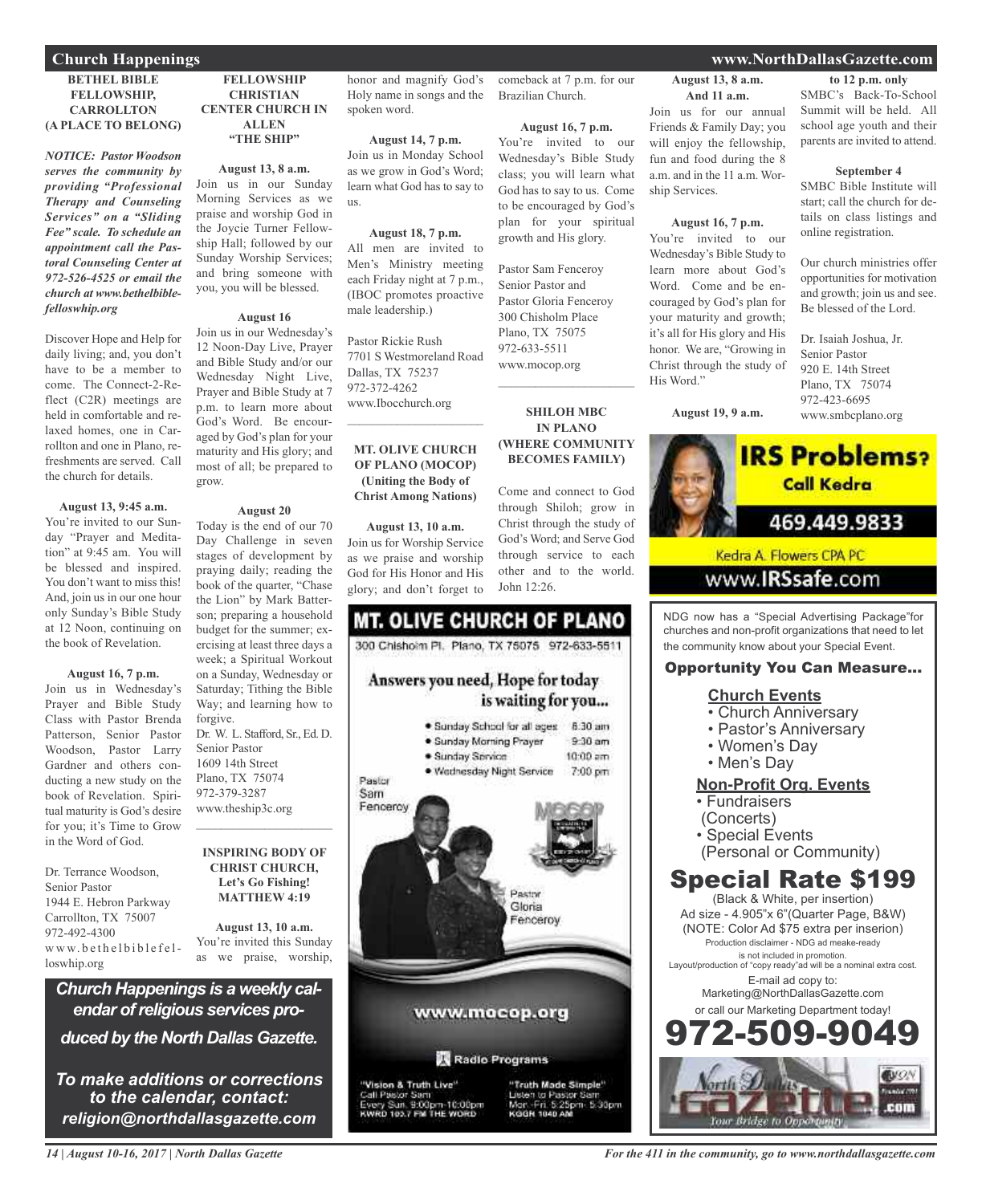# **Having eyes for one**

*(Left to Right) Karen Watkins, Elma Turner, Sister Tarpley and Rachel Lewis four friends celebrating the birthdays of Sister Turner and Sister Tarpley*

Second Nnyboardist Needed: Please Call For Into

DUFelowship Outstan

1609 14th St., Plano, TX 75074 A Kinodam Building Church

Wednesday Night Live

Allen, TX 75013

200 W. Telmore.Dry

972 379 3287

**Sunday Murning Worship** Sary Elementary<br>1550 Edebarus Duve

Alia, TX 73002

30-3.18

DISCO ISSUANCE

Early Morning Bervice

200 W. Balmout Drive Allen, TX 25013

2000 a.m.

Page<br>Dr. Wu, Tarton, G



*Send email to: businessoffice@ northdallasgazette.com to sign up for Sister Tarpley's weekly electronic newsletter.*

"Then they were willing to take Him into the boat, and immediately the boat reached the shore where they were heading." - John 6:21

The disciples were traveling across the lake to Capernaum when a strong wind arose and the waters grew rough. Suddenly they saw a figure on the water, and they were terrified until Jesus called out to them and identified Himself

Isn't that the first thing we do when unexpected calamities or even something that we have never experienced before comes into our life? We panic until we can see that God is behind these events in our lives.

In Romans, Paul tells us that, "from Him and through Him and to Him are all things. To Him be the glory forever! Amen." Romans 11:36.

God has an eternal filter in which nothing can touch us unless He permits it. Even Satan must have permission to touch us. And, God may even use Satan for His own ends, as in the case of Job.

God shows us a second principle in this story. The Scriptures say when the disciples were willing to take Jesus into the boat, they reached the shore where they were heading.

Christians can be faced with some very difficult circumstances in their lives and they cannot see an immediate remedy to the situation.

The circumstances can create fear in their heart. The anxiety can began to grow until, one day the Lord has to say, "How long do you want to keep your eyes on the circumstances instead of Me?

Do you think I have brought you this far to throw you into the water?" The truth can be that halfway the Christians already their eyes are looking at the "big waves" surrounding their boat.

One day stop and think about two people walking from the room. One person can represent Jesus, the other, your circumstances. Now, your eyes on both people and as one began walking across the room in opposite directions.

The Christian will find it impossible to keep looking at each of person at the same time. Therefore, the Christian has to choose which person they would



302 Centennial Blvd Hichardson, IX 75081 focus on.

The lesson becomes clear. The Christian could not keep their eyes on Jesus and their circumstance at the same time.

Remember God's love is everlasting and far reaching. It will touches your soul and lift your spirit.

God has give each person a gift and it is up to that person to use their gift to show God's love to His people.

"Though I speak with the tongues of men and of angels, but have not love, I have become sounding

brass or a clanging cymbal. I Corinthians 13:1

No matter what gift I have, it could be the gift of prophecy and understand all mysteries and all knowledge and though I have all faith, so that I could remove mountains, but have not love, I am nothing.

And, though I bestow all my goods to feed the poor, and thought I give my body to be burned, but have not love, it profits me nothing.

Love suffers long and is kind; love does not envy; love does not parade itself,



bears all things believes all

things, hopes all things, endures all things. Love never fails. God is love, and we should have eyes only for Him. (Some parts of this is from part from 1 Corinthians 13.)



*For the 411 in the community, go to www.northdallasgazette.com*